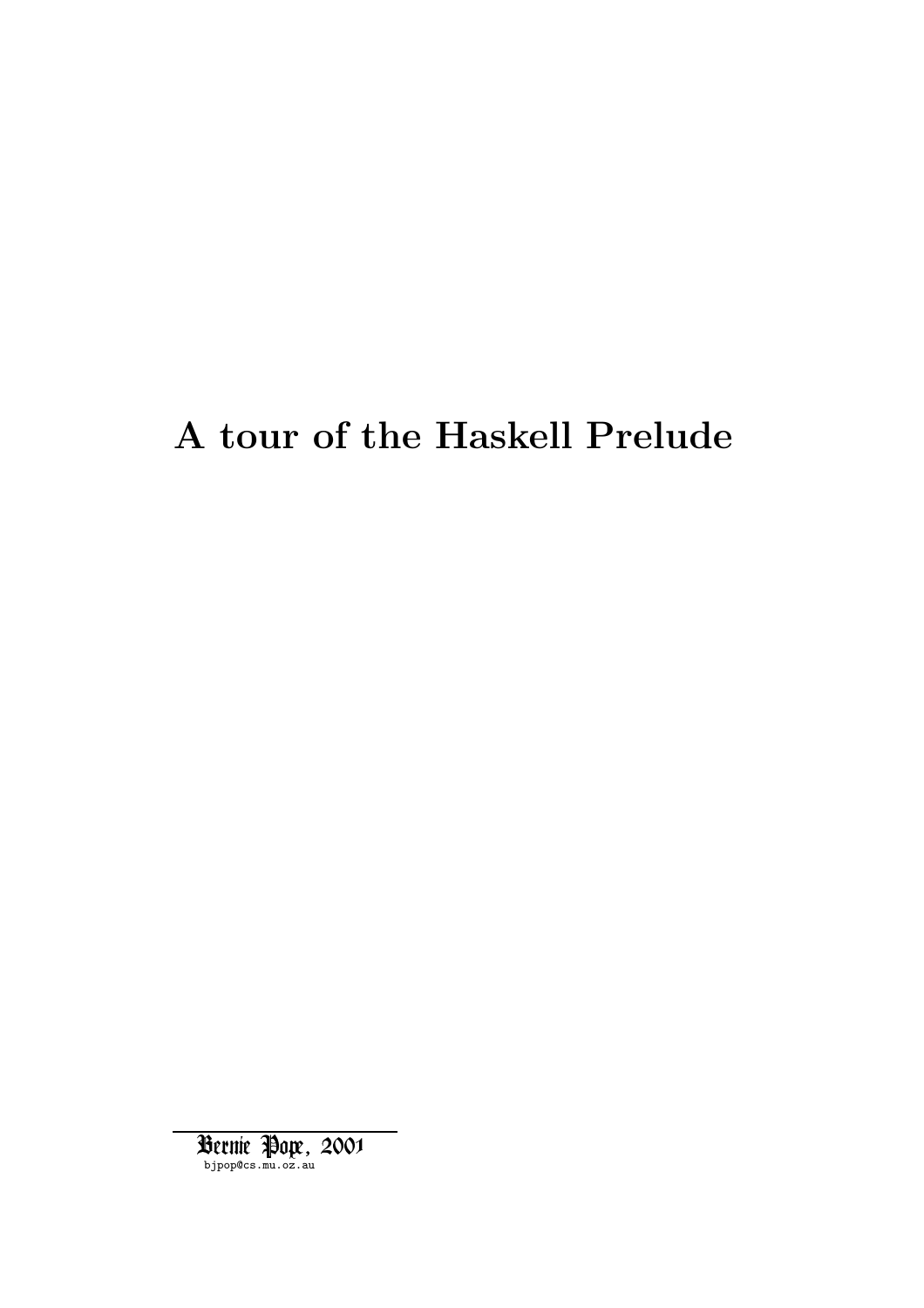#### 1 Haskell

The Haskell language was conceived during a meeting held at the 1987 Functional Programming and Computer Architecture conference (FPCA 87). At the time of the conference it was believed that the advancement of functional programming was being stifled by the wide variety of languages available. There were more than a dozen lazy, purely functional languages in existence and none had widespread support (except perhaps Miranda<sup>∗</sup> ). A committee was formed to design the language. The name Haskell was chosen in honour of the mathematician Haskell Curry, whose research forms part of the theoretical basis upon which many functional languages are implemented. Haskell is widely used within the functional programming community, and there exists a number of implementations. In 1998 the Haskell community agreed upon a standard definition of the language and supporting libraries. One of the aims of standardisation was to encourage the creation of text books and courses devoted to the language. The resulting language definition is called *Haskell 98*.

Haskell is a lazy functional language with polymorphic higher-order functions, algebraic data types and list comprehensions. It has an extensive module system, and supports ad-hoc polymorphism (via classes). Haskell is purely functional, even for I/O. Most Haskell implementations come with a number of libraries supporting arrays, complex numbers, infinite precision integers, operating system interaction, concurrency and mutable data structures. There is a popular interpreter (called Hugs) and many compilers. More information about the Haskell language can be found on following the web-page: www.haskell.org.

Hugs† is a freely available interpreter for Haskell, which runs under Unix, Macintosh, and Microsoft Windows. One of the main features of Hugs is that it provides an interactive programming environment which allows the programmer to edit scripts, and evaluate arbitrary Haskell expressions. Hugs is based significantly on Mark Jones' Gofer interpreter. More information about the Hugs interpreter can be found on the following web-page: www.haskell.org/hugs.

The following chapter serves as a reference guide to the Haskell language (specifically Haskell 98). In particular it concentrates on the content of the Haskell Prelude, which is a standard library accessible by all Haskell programs. The chapter does not give complete coverage to the whole Prelude, but instead concentrates on those aspects most useful to Haskell beginners (however it should serve as a valuable resource to experienced Haskell programmers as well). The first part of the chapter deals with Prelude functions, the second part of the chapter deals with Prelude operators, and the third part of the deals with Prelude classes.

<sup>∗</sup>Miranda is a trademark of Research Software, Ltd.

<sup>†</sup>Haskell Users' Gofer System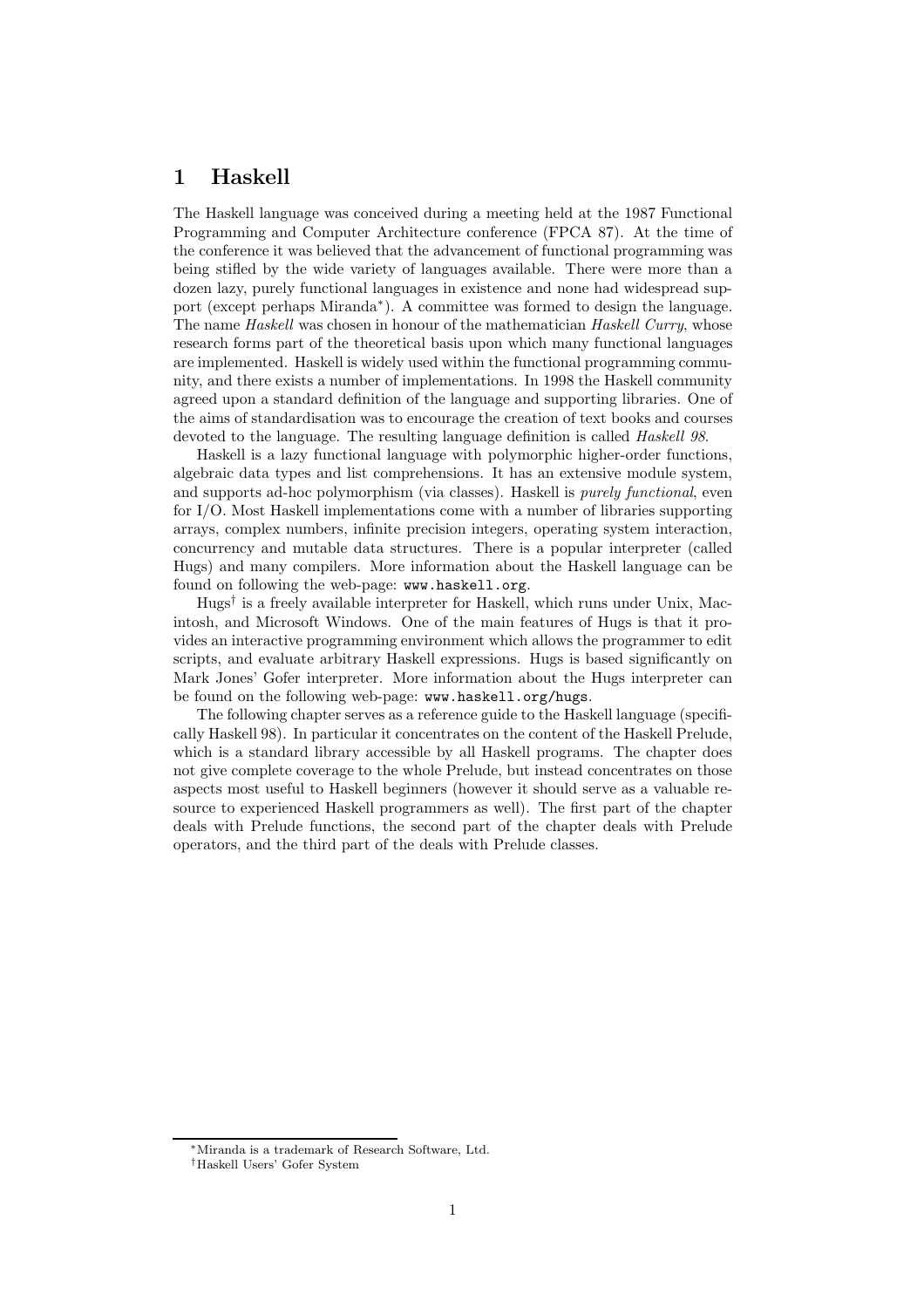### 1.1 Functions from the Haskell Prelude abs

| type:        | abs :: Num $a \Rightarrow a \Rightarrow a$         |
|--------------|----------------------------------------------------|
| description: | returns the absolute value of a number.            |
| definition:  | abs x<br>$x > = 0 = x$<br>$\vert$ otherwise = $-x$ |
| usage:       | Prelude abs $(-3)$<br>3                            |

### all

| all :: $(a \rightarrow Bool) \rightarrow [a] \rightarrow Bool$                                                                                             |
|------------------------------------------------------------------------------------------------------------------------------------------------------------|
| applied to a predicate and a list, returns True if all elements<br>of the list satisfy the predicate, and False otherwise. Similar<br>to the function any. |
| all $p$ $xs =$ and (map $p$ $xs$ )                                                                                                                         |
| Prelude> all $(51)$ $[110]$<br>True<br>Prelude> all isDigit "123abc"<br>False                                                                              |
|                                                                                                                                                            |

### and

| type:        | and :: $[Bool] \rightarrow Bool$                                                |
|--------------|---------------------------------------------------------------------------------|
| description: | takes the logical conjunction of a list of boolean values (see also<br>$'or$ ). |
| definition:  | and $xs = foldr$ ( $\&\&$ ) True $xs$                                           |
| usage:       | Prelude> and [True, True, False, True]<br>False                                 |
|              | Prelude> and [True, True, True, True]<br>True                                   |
|              | $Prelude >$ and $\Box$<br>True                                                  |

## any

| type:        | any :: $(a \rightarrow Bool) \rightarrow [a] \rightarrow Bool$                                                                                                           |
|--------------|--------------------------------------------------------------------------------------------------------------------------------------------------------------------------|
| description: | applied to a predicate and a list, returns True if any of the<br>elements of the list satisfy the predicate, and <b>False</b> otherwise.<br>Similar to the function all. |
| definition:  | any $p$ xs = or (map $p$ xs)                                                                                                                                             |
| usage:       | Prelude any $(511)$ $[110]$<br>True<br>Prelude> any isDigit "123abc"<br>True                                                                                             |
|              | Prelude> any isDigit "alphabetics"<br>False                                                                                                                              |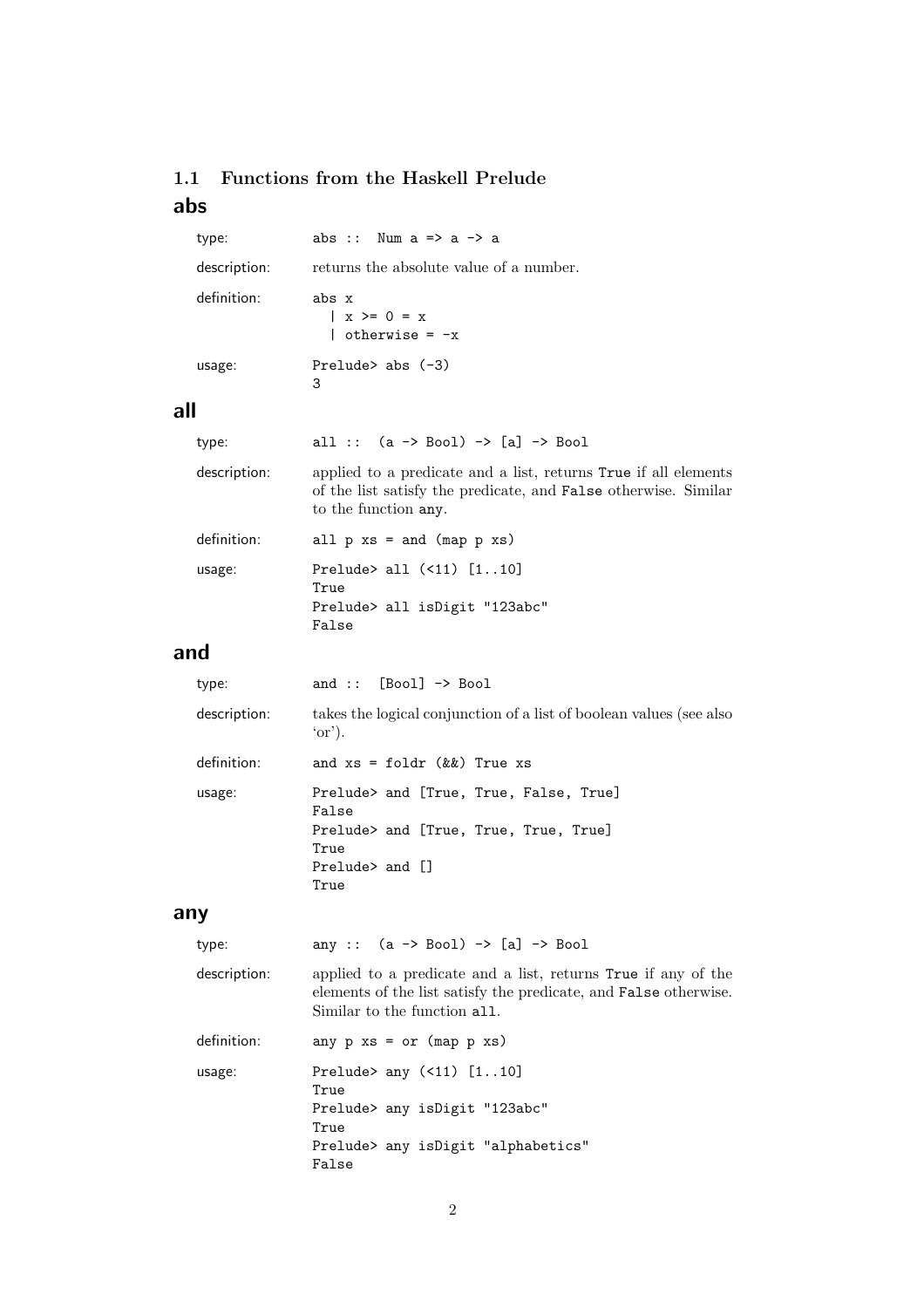### atan

| type:        |                          | atan :: Floating $a \Rightarrow a \Rightarrow a$                                                                                                                                                                                                                                                                                |
|--------------|--------------------------|---------------------------------------------------------------------------------------------------------------------------------------------------------------------------------------------------------------------------------------------------------------------------------------------------------------------------------|
| description: |                          | the trigonometric function inverse tan.                                                                                                                                                                                                                                                                                         |
| definition:  |                          | defined internally.                                                                                                                                                                                                                                                                                                             |
| usage:       | 1.26263                  | Prelude> atan pi                                                                                                                                                                                                                                                                                                                |
| break        |                          |                                                                                                                                                                                                                                                                                                                                 |
| type:        |                          | break :: $(a \rightarrow Bool) \rightarrow [a] \rightarrow ([a], [a])$                                                                                                                                                                                                                                                          |
| description: |                          | given a predicate and a list, breaks the list into two lists (re-<br>turned as a tuple) at the point where the predicate is first<br>satisfied. If the predicate is never satisfied then the first el-<br>ement of the resulting tuple is the entire list and the second<br>element is the empty list $(\lceil \cdot \rceil)$ . |
| definition:  | break p xs               | $=$ span $p'$ xs<br>where<br>$p'$ x = not (p x)                                                                                                                                                                                                                                                                                 |
| usage:       |                          | Prelude> break isSpace "hello there fred"<br>("hello", " there fred")<br>Prelude> break isDigit "no digits here"<br>("no digits here", "")                                                                                                                                                                                      |
| ceiling      |                          |                                                                                                                                                                                                                                                                                                                                 |
| type:        |                          | ceiling :: (RealFrac a, Integral b) => $a \rightarrow b$                                                                                                                                                                                                                                                                        |
| description: |                          | returns the smallest integer not less than its argument.                                                                                                                                                                                                                                                                        |
| usage:       | 4<br>$-3$                | Prelude> ceiling 3.8<br>Prelude> ceiling (-3.8)                                                                                                                                                                                                                                                                                 |
| note:        |                          | the function floor has a related use to ceiling.                                                                                                                                                                                                                                                                                |
| chr          |                          |                                                                                                                                                                                                                                                                                                                                 |
| type:        | chr ::                   | $Int \rightarrow Char$                                                                                                                                                                                                                                                                                                          |
| description: |                          | applied to an integer in the range $0 - 255$ , returns the charac-<br>ter whose ascii code is that integer. It is the converse of the<br>function ord. An error will result if chr is applied to an integer<br>outside the correct range.                                                                                       |
| definition:  |                          | defined internally.                                                                                                                                                                                                                                                                                                             |
| usage:       | $, \mathsf{A}$ ,<br>True | Prelude> chr 65<br>Prelude> (ord (chr $65$ )) == $65$                                                                                                                                                                                                                                                                           |

#### concat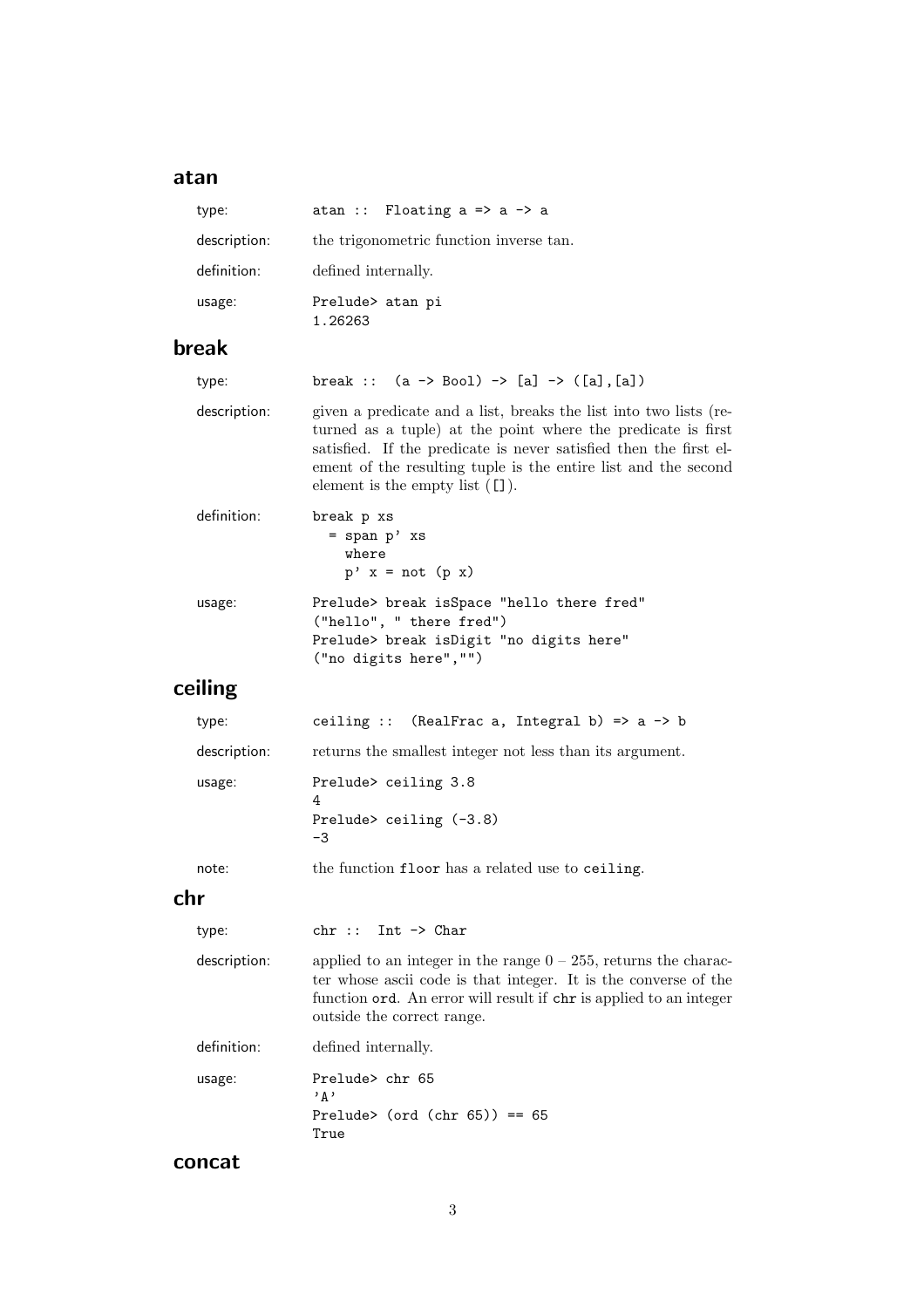| type:        | concat :: $[[a]] \rightarrow [a]$                                             |
|--------------|-------------------------------------------------------------------------------|
| description: | applied to a list of lists, joins them together using the $++$ op-<br>erator. |
| definition:  | concat $xs = foldr (++) [] xs$                                                |
| usage:       | Prelude> concat $[[1,2,3], [4], [3, 5, 6, 7, 8]]$<br>[1, 2, 3, 4, 5, 6, 7, 8] |

### cos

| type:        | $cos ::$ Floating $a \Rightarrow a \Rightarrow a$                                 |
|--------------|-----------------------------------------------------------------------------------|
| description: | the trigonometric cosine function, arguments are interpreted<br>to be in radians. |
| definition:  | defined internally.                                                               |
| usage:       | Prelude> cos pi<br>$-1.0$<br>Prelude> $cos(pi/2)$<br>$-4.37114e-08$               |

## digitToInt

| type:        | digitToInt :: Char -> Int                                                                                                                                                                                                                                                                                  |
|--------------|------------------------------------------------------------------------------------------------------------------------------------------------------------------------------------------------------------------------------------------------------------------------------------------------------------|
| description: | converts a digit character into the corresponding integer value<br>of the digit.                                                                                                                                                                                                                           |
| definition:  | digitToInt :: Char $\rightarrow$ Int<br>digitToInt c<br>  isDigit c<br>$=$ from Enum c - from Enum '0'<br>$  c \rangle = 'a' \& c \le 'f' = fromEnum c - fromEnum 'a' + 10$<br>$  c \rangle = 'A' \& c \leq 'F' = fromEnum c - fromEnum 'A' + 10$<br>  otherwise<br>= error "Char.digitToInt: not a digit" |
| usage:       | Prelude> digitToInt '3'<br>3                                                                                                                                                                                                                                                                               |

## div

| type:        | div :: Integral $a \Rightarrow a \Rightarrow a \Rightarrow a$ |
|--------------|---------------------------------------------------------------|
| description: | computes the integer division of its integral arguments.      |
| definition:  | defined internally.                                           |
| usage:       | Prelude> 16 'div' 9                                           |

## doReadFile

| type:        | $d$ o $ReadFile :: String \rightarrow String$                                                                                          |
|--------------|----------------------------------------------------------------------------------------------------------------------------------------|
| description: | given a filename as a string, returns the contents of the file as a<br>string. Returns an error if the file cannot be opened or found. |
| definition:  | defined internally.                                                                                                                    |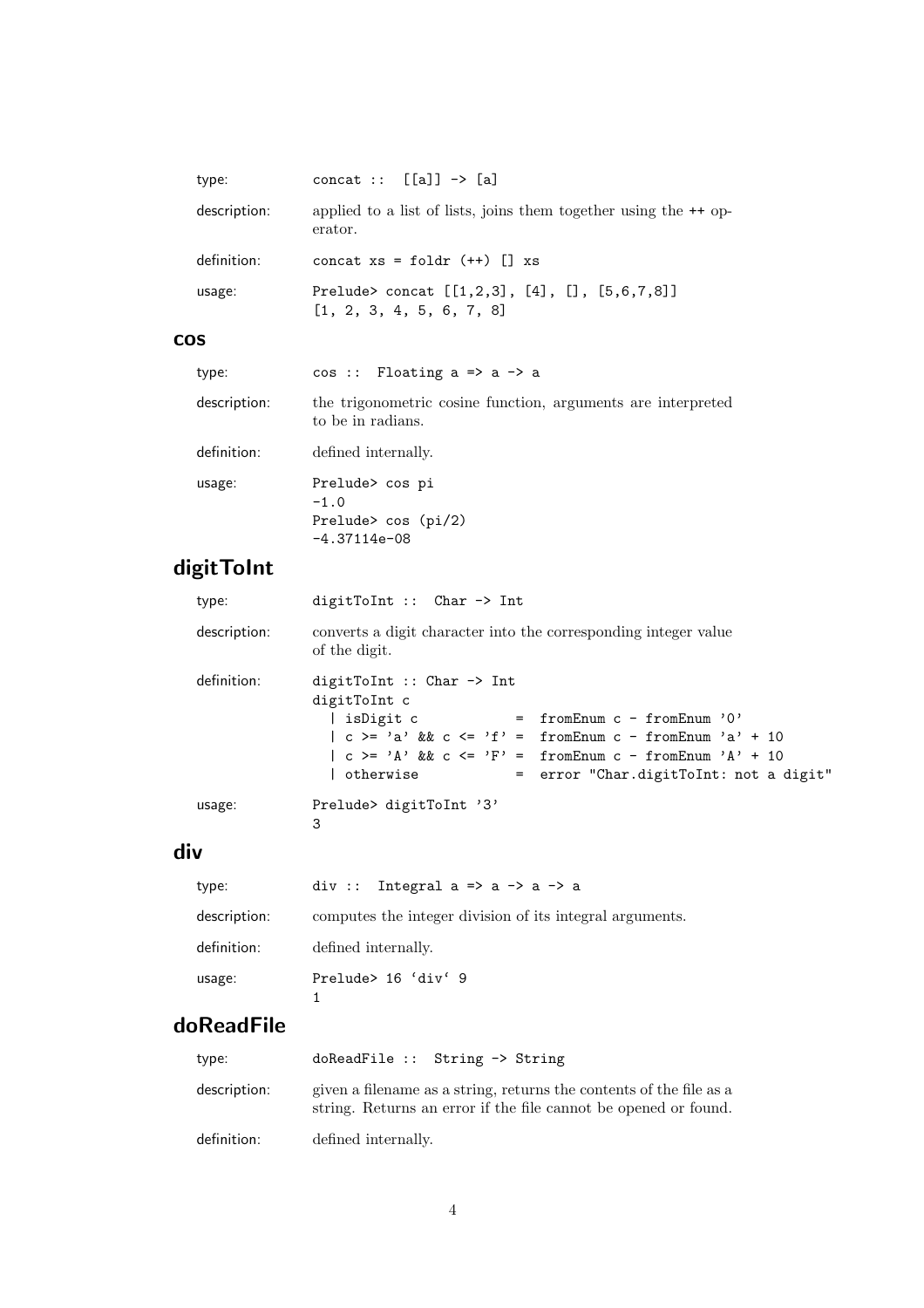| usage:       | Prelude> doReadFile "foo.txt"<br>"This is a small text file, \ncalled foo.txt. \n"                                                                                                                                  |
|--------------|---------------------------------------------------------------------------------------------------------------------------------------------------------------------------------------------------------------------|
| note:        | This is not a standard Haskell function. You must import the<br>MULib.hs module to use this function.                                                                                                               |
| drop         |                                                                                                                                                                                                                     |
| type:        | drop :: Int $\rightarrow$ [a] $\rightarrow$ [a]                                                                                                                                                                     |
| description: | applied to a number and a list, returns the list with the speci-<br>fied number of elements removed from the front of the list. If<br>the list has less than the required number of elements then it<br>returns []. |
| definition:  | drop 0 xs<br>$= x s$<br>$= \Box$<br>$drop$ $[]$<br>drop $n$ (_:xs)   $n>0$ = drop $(n-1)$ xs<br>= error "PreludeList.drop: negative argument"<br>$drop -$                                                           |
| usage:       | Prelude> drop $3$ $[110]$<br>[4, 5, 6, 7, 8, 9, 10]<br>Prelude> drop 4 "abc"<br>1111                                                                                                                                |

## dropWhile

| type:        | dropWhile :: $(a \rightarrow Bool) \rightarrow [a] \rightarrow [a]$                                                 |
|--------------|---------------------------------------------------------------------------------------------------------------------|
| description: | applied to a predicate and a list, removes elements from the<br>front of the list while the predicate is satisfied. |
| definition:  | dropWhile $p$ $[] = []$<br>dropWhile $p(x:xs)$<br>$  p x = dropWhile p xs$<br>  otherwise = $(x:xs)$                |
| usage:       | Prelude> dropWhile $(5)$ $[110]$<br>[5, 6, 7, 8, 9, 10]                                                             |

## elem

| type:        | elem :: Eq a => a -> [a] -> Bool                                                                                                                                  |
|--------------|-------------------------------------------------------------------------------------------------------------------------------------------------------------------|
| description: | applied to a value and a list returns True if the value is in the<br>list and False otherwise. The elements of the list must be of<br>the same type as the value. |
| definition:  | elem x xs = any $(== x)$ xs                                                                                                                                       |
| usage:       | Prelude> elem $5$ $[110]$<br>True<br>Prelude> elem "rat" ["fat", "cat", "sat", "flat"]<br>False                                                                   |
| rnr          |                                                                                                                                                                   |

### error

type: error :: String -> a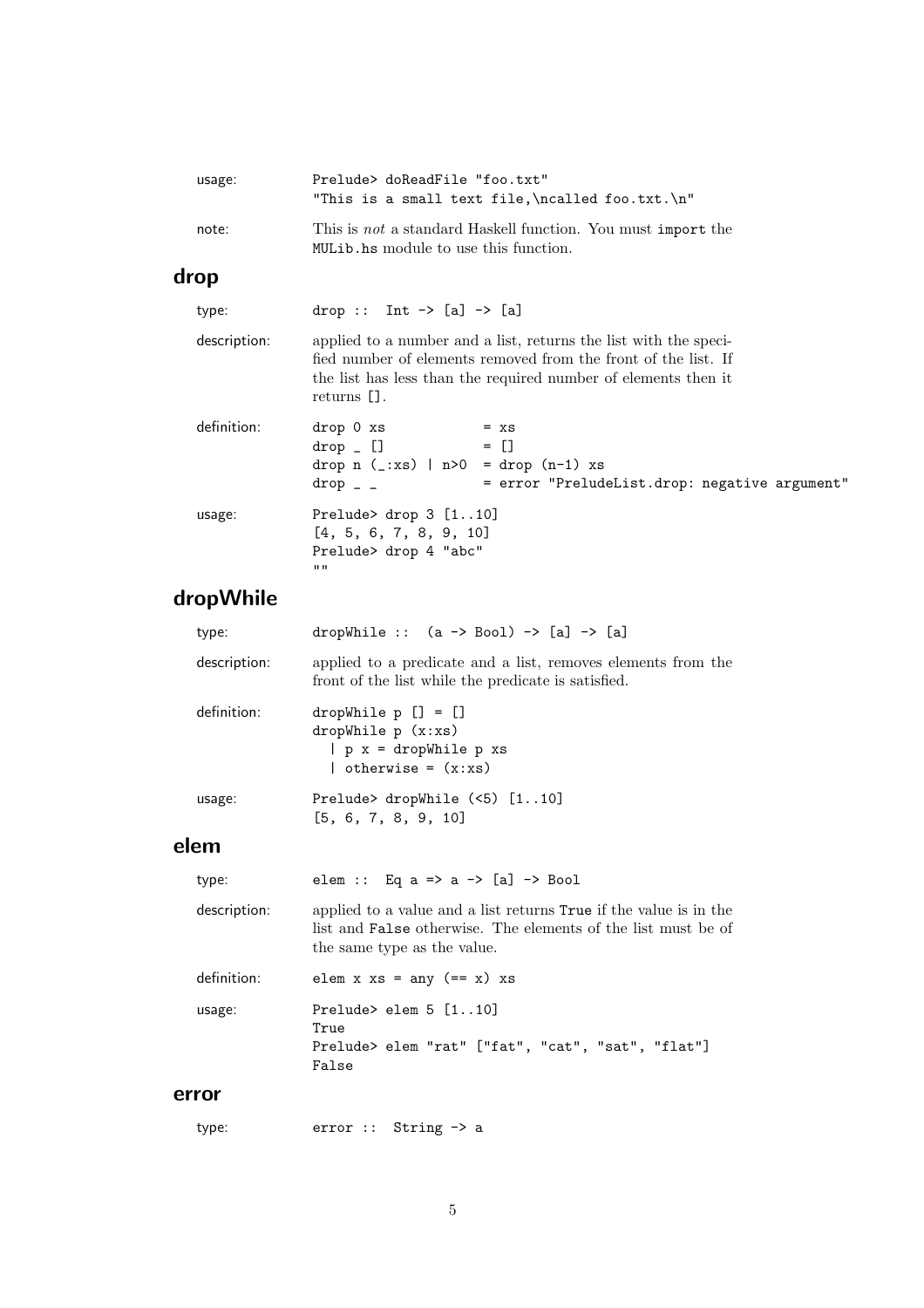| description: | applied to a string creates an error value with an associated<br>message. Error values are equivalent to the undefined value<br>(undefined), any attempt to access the value causes the pro-<br>gram to terminate and print the string as a diagnostic. |
|--------------|---------------------------------------------------------------------------------------------------------------------------------------------------------------------------------------------------------------------------------------------------------|
| definition:  | defined internally.                                                                                                                                                                                                                                     |
| usage:       | error "this is an error message"                                                                                                                                                                                                                        |
| exp          |                                                                                                                                                                                                                                                         |
| type:        | $exp$ :: Floating $a \Rightarrow a \Rightarrow a$                                                                                                                                                                                                       |

| description: | the exponential function (exp n is equivalent to $e^n$ ). |
|--------------|-----------------------------------------------------------|
| definition:  | defined internally.                                       |
| usage:       | Prelude> exp 1<br>2.71828                                 |

## filter

| type:        | filter :: $(a \rightarrow Bool) \rightarrow [a] \rightarrow [a]$                                                                    |
|--------------|-------------------------------------------------------------------------------------------------------------------------------------|
| description: | applied to a predicate and a list, returns a list containing all<br>the elements from the argument list that satisfy the predicate. |
| definition:  | filter $p$ xs = $[k \mid k \le x s, p k]$                                                                                           |
| usage:       | Prelude> filter isDigit "fat123cat456"<br>"123456"                                                                                  |

## flip

| type:        | flip :: $(a \rightarrow b \rightarrow c) \rightarrow b \rightarrow a \rightarrow c$                  |
|--------------|------------------------------------------------------------------------------------------------------|
| description: | applied to a binary function, returns the same function with<br>the order of the arguments reversed. |
| definition:  | flip $f \times y = f \vee x$                                                                         |
| usage:       | Prelude> flip elem [110] 5<br>True                                                                   |

## floor

| type:        | floor :: (RealFrac a, Integral b) => $a \rightarrow b$     |
|--------------|------------------------------------------------------------|
| description: | returns the largest integer not greater than its argument. |
| usage:       | Prelude> floor 3.8<br>3<br>Prelude> floor $(-3.8)$<br>-4   |

### note: the function ceiling has a related use to floor. foldl

| tvpe:        | foldl :: $(a \rightarrow b \rightarrow a) \rightarrow a \rightarrow [b] \rightarrow a$                   |
|--------------|----------------------------------------------------------------------------------------------------------|
| description: | folds up a list, using a given binary operator and a given start<br>value, in a left associative manner. |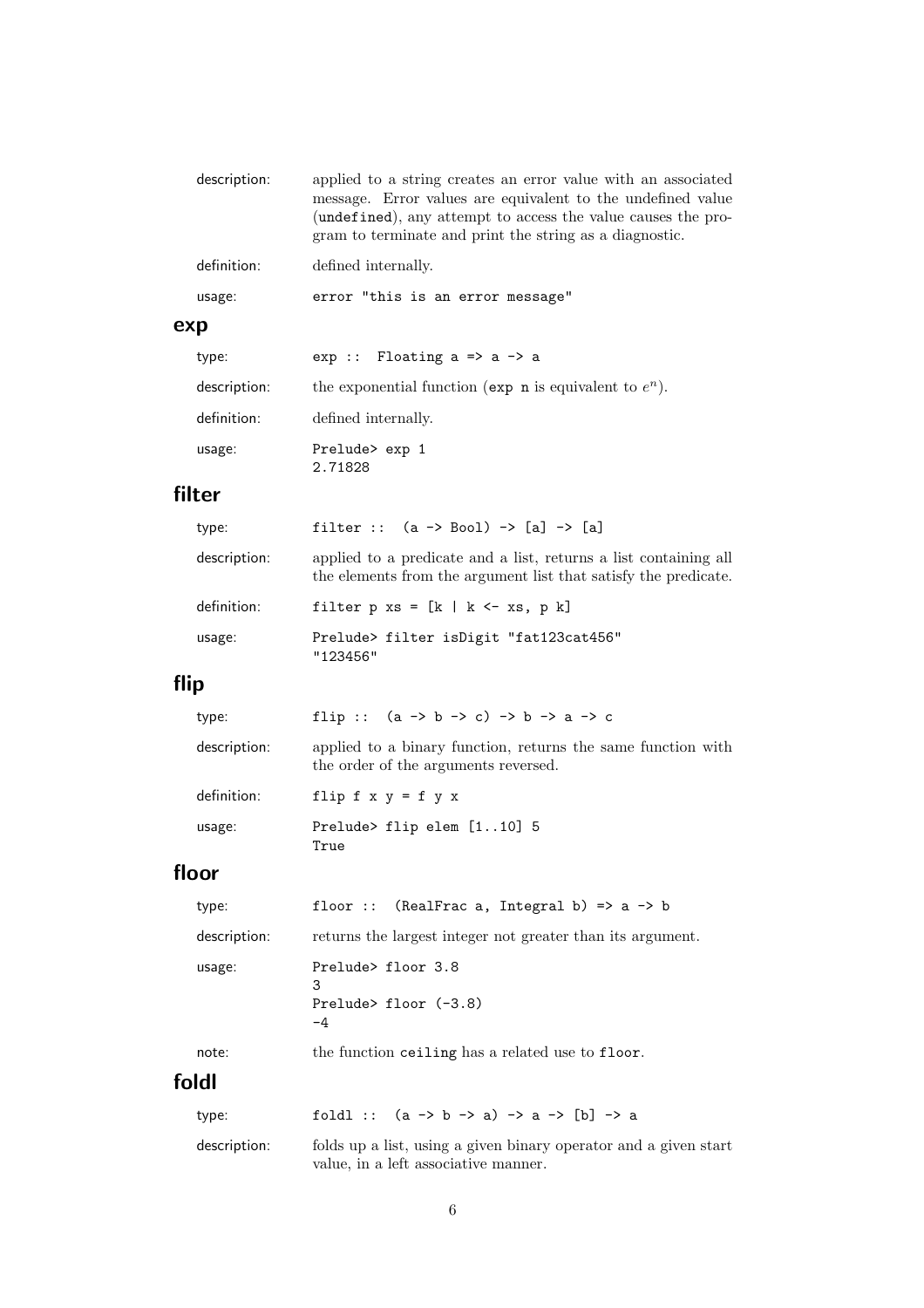|             | foldl op r [a, b, c] $\rightarrow ((r \text{ 'op' a}) \text{ 'op' b}) \text{ 'op' }$<br>C                            |
|-------------|----------------------------------------------------------------------------------------------------------------------|
| definition: | foldl f z $\lceil$ = z<br>foldl f $z(x:xs) = foldl$ f $(f z x) xs$                                                   |
| usage:      | Prelude> foldl $(+)$ 0 $[110]$<br>55<br>Prelude> foldl $(flip$ $(:)$ $[]$ $[110]$<br>[10, 9, 8, 7, 6, 5, 4, 3, 2, 1] |

## foldl1

| type:        | foldl1 :: $(a \rightarrow a \rightarrow a) \rightarrow [a] \rightarrow a$ |
|--------------|---------------------------------------------------------------------------|
| description: | folds left over non-empty lists.                                          |
| definition:  | foldl1 $f(x:xs) = fold1 f x xs$                                           |
| usage:       | Prelude> foldl1 max $[1, 10, 5, 2, -1]$<br>10                             |

### foldr

| type:        | foldr :: $(a \rightarrow b \rightarrow b) \rightarrow b \rightarrow [a] \rightarrow b$                    |
|--------------|-----------------------------------------------------------------------------------------------------------|
| description: | folds up a list, using a given binary operator and a given start<br>value, in a right associative manner. |
|              | foldr op r [a, b, c] $\rightarrow$ a 'op' (b 'op' (c 'op'<br>$r)$ )                                       |
| definition:  | foldr $f \, z \, \lceil \cdot \rceil = z$<br>foldr $f z(x:xs) = f x (foldr f z xs)$                       |
| usage:       | Prelude> foldr $(++)$ [] ["con", "cat", "en", "ate"]<br>"concatenate"                                     |

## foldr1

| type:        | foldr1 :: $(a \rightarrow a \rightarrow a) \rightarrow [a] \rightarrow a$ |
|--------------|---------------------------------------------------------------------------|
| description: | folds right over non-empty lists.                                         |
| definition:  | foldr1 f $[x] = x$<br>foldr1 f $(x:xs) = f x$ (foldr1 f xs)               |
| usage:       | Prelude> foldr1 $(*)$ $[110]$<br>3628800                                  |

## fromInt

| type:        | from Int :: Num $a \Rightarrow$ Int $\rightarrow a$                  |
|--------------|----------------------------------------------------------------------|
| description: | Converts from an Int to a numeric type which is in the class<br>Num. |
| usage:       | Prelude> (fromInt 3)::Float<br>3.0                                   |

## fromInteger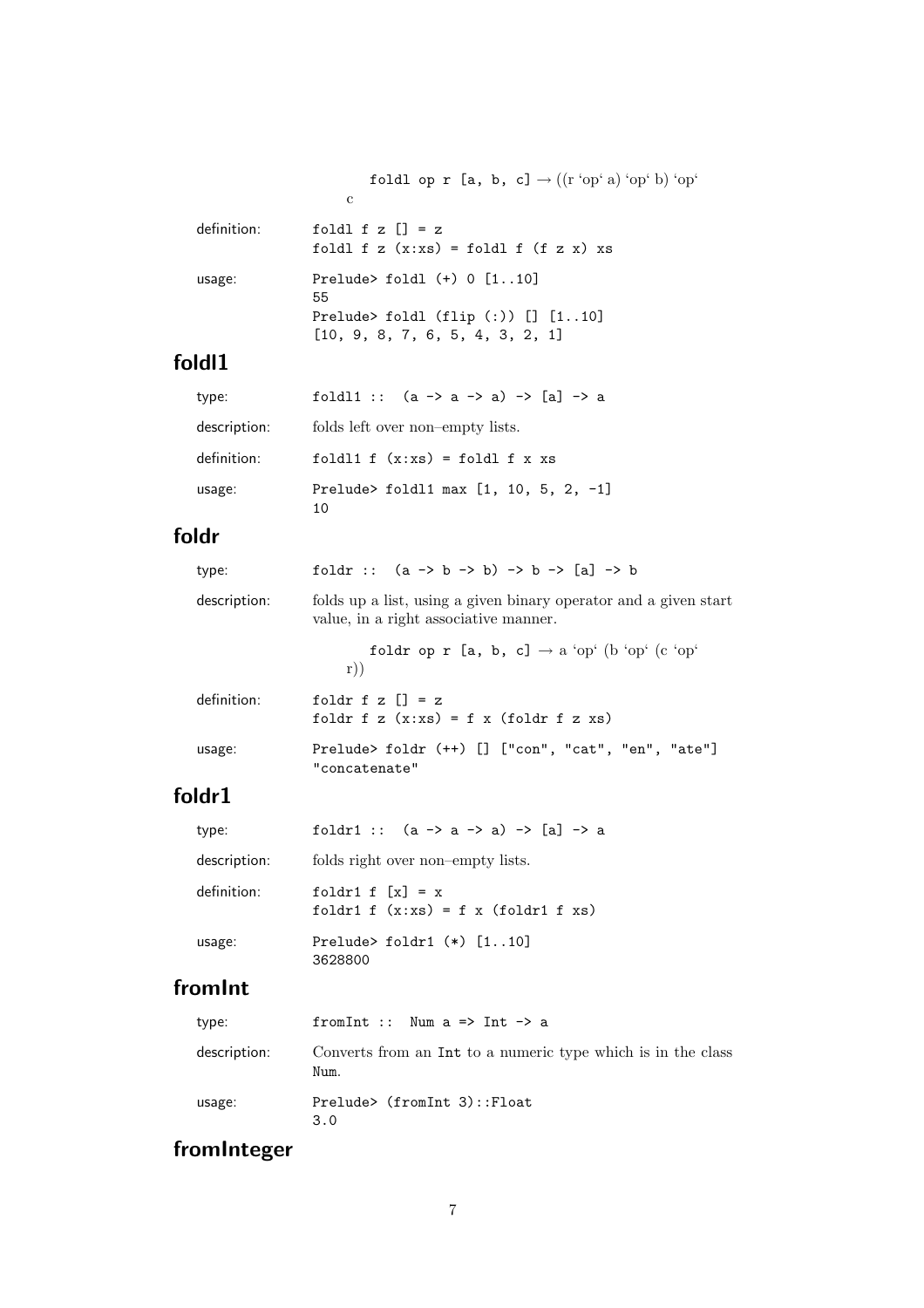| type:        | from Integer :: Num $a \Rightarrow$ Integer $\Rightarrow$ a              |
|--------------|--------------------------------------------------------------------------|
| description: | Converts from an Integer to a numeric type which is in the<br>class Num. |
| usage:       | Prelude> (fromInteger 10000000000)::Float<br>$1.0e+10$                   |

## fst

| type:        | fst :: $(a, b) \rightarrow a$                     |
|--------------|---------------------------------------------------|
| description: | returns the first element of a two element tuple. |
| definition:  | fst $(x, ) = x$                                   |
| usage:       | Prelude> fst ("harry", 3)<br>"harry"              |

## head

| type:        | head :: $[a] \rightarrow a$                                                                     |
|--------------|-------------------------------------------------------------------------------------------------|
| description: | returns the first element of a non-empty list. If applied to an<br>empty list an error results. |
| definition:  | head $(x:-) = x$                                                                                |
| usage:       | Prelude> head $[110]$<br>Prelude> head ["this", "and", "that"]<br>"this"                        |

## id

| type:        | id :: $a \rightarrow a$                                                                                                 |
|--------------|-------------------------------------------------------------------------------------------------------------------------|
| description: | the identity function, returns the value of its argument.                                                               |
| definition:  | id $x = x$                                                                                                              |
| usage:       | Prelude> id 12<br>12 <sub>2</sub><br>Prelude> id (id "fred")<br>"fred"<br>Prelude> (map id $[110]$ ) == $[110]$<br>True |

## init

| type:        | init :: $[a]$ -> $[a]$                                                                                                                                                |
|--------------|-----------------------------------------------------------------------------------------------------------------------------------------------------------------------|
| description: | returns all but the last element of its argument list. The argu-<br>ment list must have at least one element. If init is applied to<br>an empty list an error occurs. |
| definition:  | init $[x] = []$<br>init $(x:xs) = x : init xs$                                                                                                                        |
| usage:       | Prelude> init $[110]$<br>[1, 2, 3, 4, 5, 6, 7, 8, 9]                                                                                                                  |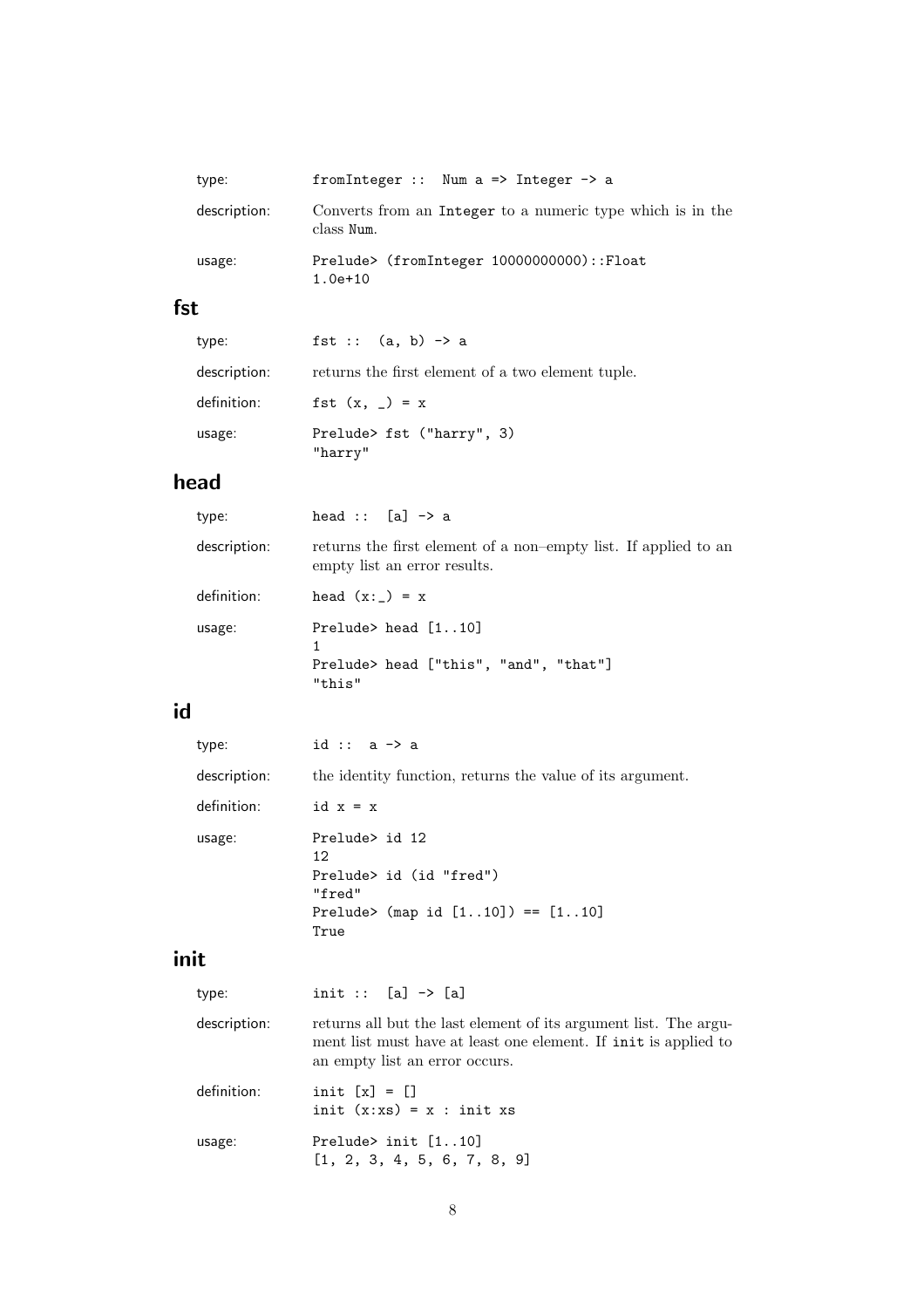## isAlpha

| type:        | $isAlpha :: Char \rightarrow Bool$                                                                    |
|--------------|-------------------------------------------------------------------------------------------------------|
| description: | applied to a character argument, returns True if the character<br>is alphabetic, and False otherwise. |
| definition:  | isAlpha $c = i$ sUpper $c \mid i$ sLower c                                                            |
| usage:       | Prelude> isAlpha 'a'<br>True<br>Prelude> isAlpha '1'<br>False                                         |

## isDigit

| type:        | isDigit :: $Char \rightarrow Bool$                                                                          |
|--------------|-------------------------------------------------------------------------------------------------------------|
| description: | applied to a character argument, returns True if the character<br>is a numeral, and <b>False</b> otherwise. |
| definition:  | is Digit $c = c \ge 0$ , & $c \le -19$                                                                      |
| usage:       | Prelude> isDigit '1'<br>True                                                                                |
|              | Prelude> isDigit 'a'<br>False                                                                               |
|              |                                                                                                             |

## isLower

| type:        | isLower :: Char -> Bool                                                                                                   |
|--------------|---------------------------------------------------------------------------------------------------------------------------|
| description: | applied to a character argument, returns True if the character<br>is a lower case alphabetic, and <b>False</b> otherwise. |
| definition:  | is Lower $c = c \ge -2$ a' & & $c \le -2$                                                                                 |
| usage:       | Prelude> isLower 'a'<br>True                                                                                              |
|              | Prelude $\frac{1}{2}$ is Lower $\frac{1}{2}$<br>False                                                                     |
|              | Prelude $\frac{1}{2}$ is Lower $\frac{1}{2}$<br>False                                                                     |
|              |                                                                                                                           |

## isSpace

| type:        | is Space $::$ Char $\rightarrow$ Bool                                                            |
|--------------|--------------------------------------------------------------------------------------------------|
| description: | returns True if its character argument is a white space character<br>and <b>False</b> otherwise. |
| definition:  | isSpace c = c == ''    c == '\t'    c == '\n'   <br>$c == ' \r'    c == ' \f'    c == ' \y'$     |
| usage:       | $\hbar$ ello $\hbar$ "<br>Prelude> dropWhile isSpace "<br>"hello $\ln$ "                         |

## isUpper

| type: |  | isUpper :: Char -> Bool |
|-------|--|-------------------------|
|-------|--|-------------------------|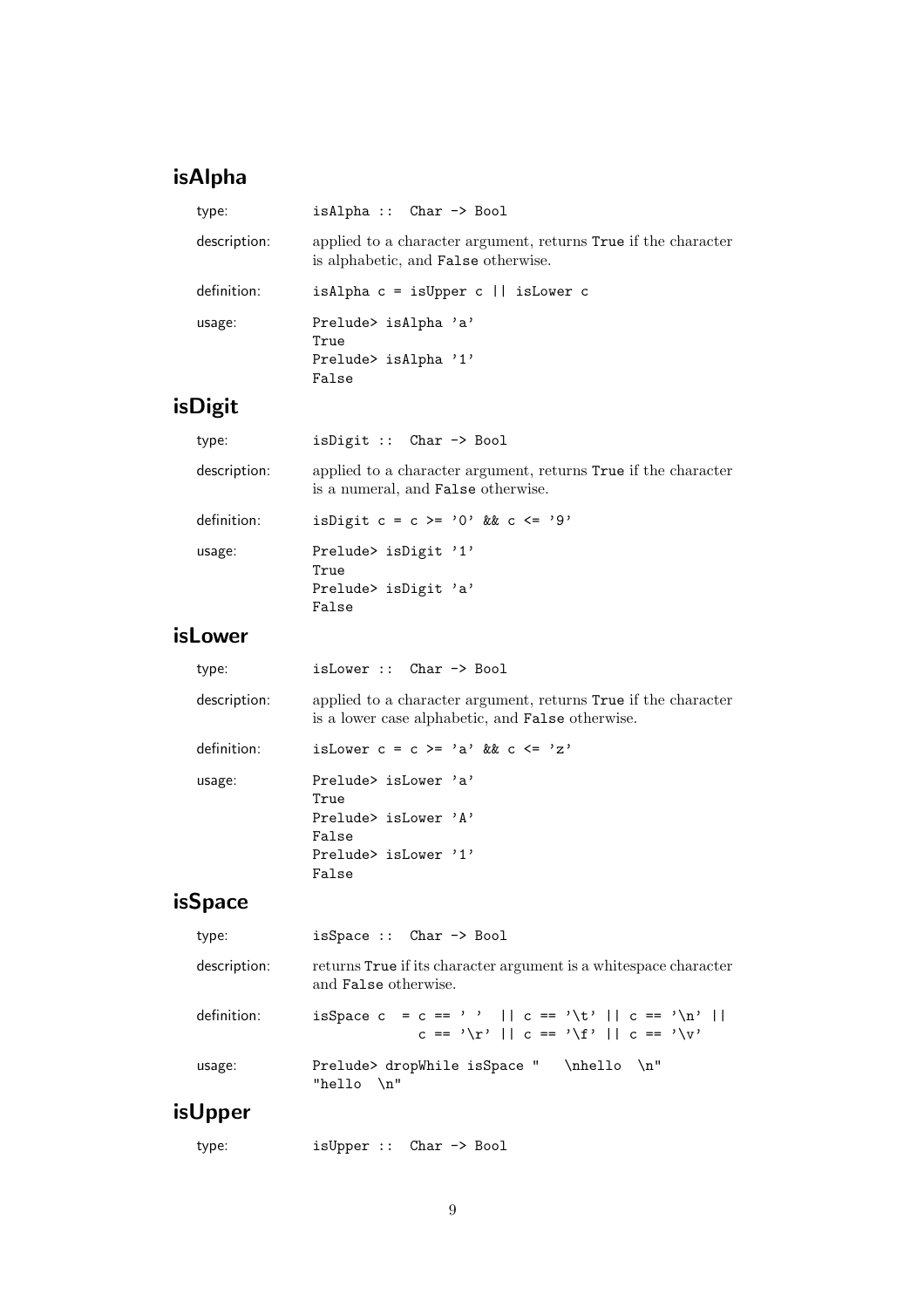| description: | applied to a character argument, returns True if the character<br>is an upper case alphabetic, and <b>False</b> otherwise. |
|--------------|----------------------------------------------------------------------------------------------------------------------------|
| definition:  | is Digit $c = c \geq 'A'$ & $c \leq 'Z'$                                                                                   |
| usage:       | Prelude> isUpper 'A'<br>True<br>Prelude> isUpper 'a'<br>False                                                              |
|              | Prelude> isUpper '1'<br>False                                                                                              |
| erate        |                                                                                                                            |

#### it

| type:        | iterate :: $(a \rightarrow a) \rightarrow a \rightarrow [a]$                 |
|--------------|------------------------------------------------------------------------------|
| description: | iterate f x returns the infinite list $[x, f(x), f(f(x)), \ldots]$ .         |
| definition:  | iterate $f x = x : iterate f (f x)$                                          |
| usage:       | Prelude> iterate (+1) 1<br>$[1, 2, 3, 4, 5, 6, 7, 8, 9, 10, 11, 12, \ldots]$ |

#### last

| type:        | last :: $[a] \rightarrow a$                                        |
|--------------|--------------------------------------------------------------------|
| description: | applied to a non-empty list, returns the last element of the list. |
| definition:  | $last [x] = x$<br>$last (-:xs) = last xs$                          |
| usage:       | Prelude> last $[110]$<br>10                                        |

## length

| type:        | length :: $[a] \rightarrow Int$                     |
|--------------|-----------------------------------------------------|
| description: | returns the number of elements in a finite list.    |
| definition:  | $length$ $] = 0$<br>length $(x:xs) = 1 + length xs$ |
| usage:       | Prelude> length [110]<br>10                         |

#### lines

type: lines :: String -> [String]

description: applied to a list of characters containing newlines, returns a list of lists by breaking the original list into lines using the newline character as a delimiter. The newline characters are removed from the result.

```
definition: lines [] = []
 lines (x:xs)
   = 1 : 1swhere
    (1, xs') = break (= '\n') (x:xs)ls
     | xs' == [] = []| otherwise = lines (tail xs')
```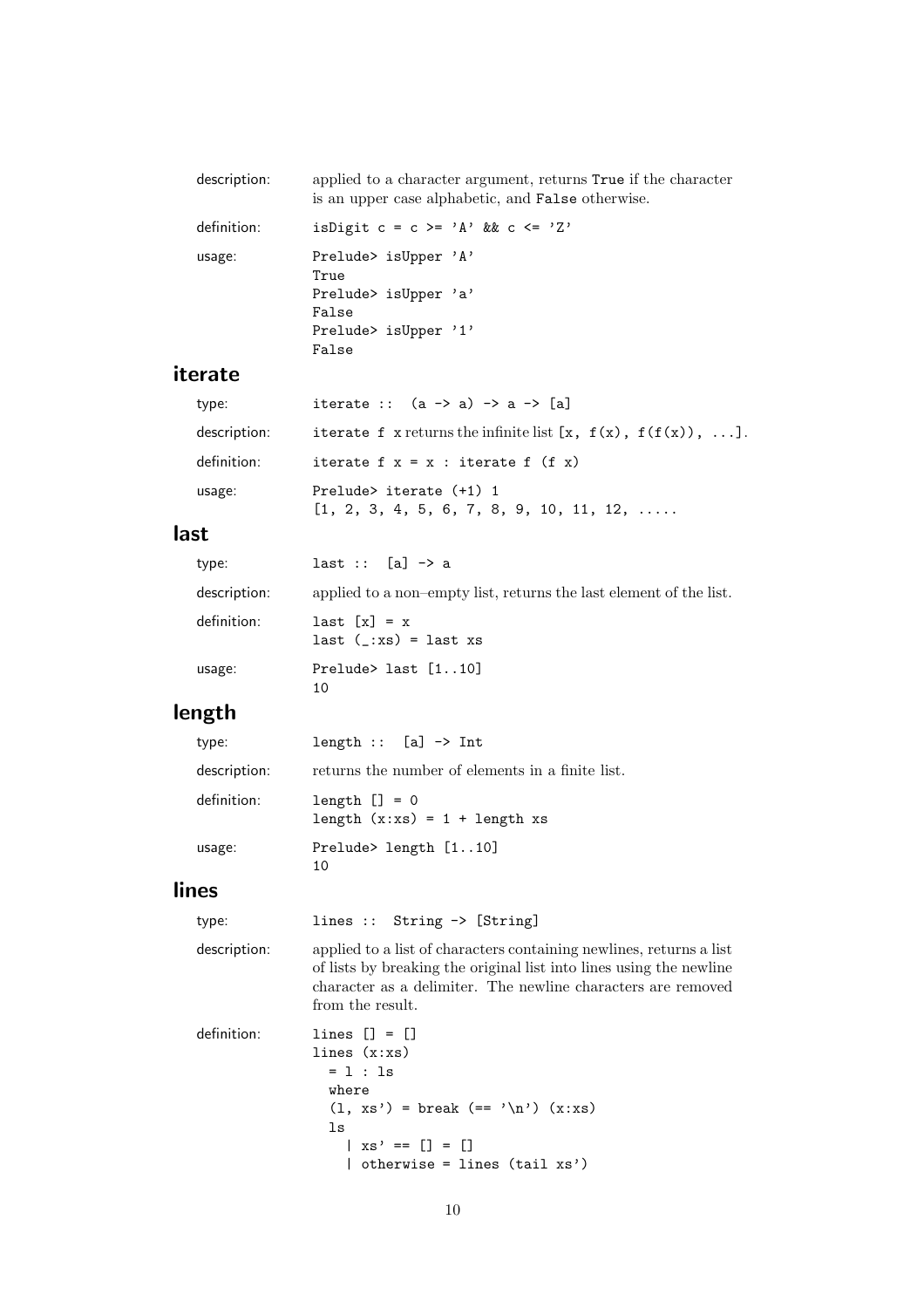| usage: | Prelude> lines "hello world\nit's me,\neric\n" |  |  |  |
|--------|------------------------------------------------|--|--|--|
|        | ["hello world", "it's me," "eric"]             |  |  |  |

### log

| type:        | $log$ :: Floating a => a -> a                  |
|--------------|------------------------------------------------|
| description: | returns the natural logarithm of its argument. |
| definition:  | defined internally.                            |
| usage:       | Prelude> log 1<br>0.0                          |
|              | Prelude> log 3.2<br>1.16315                    |

#### map

| type:        | map :: $(a \rightarrow b) \rightarrow [a] \rightarrow [b]$                                                                                                                 |
|--------------|----------------------------------------------------------------------------------------------------------------------------------------------------------------------------|
| description: | given a function, and a list of any type, returns a list where<br>each element is the result of applying the function to the cor-<br>responding element in the input list. |
| definition:  | map f $xs = [f x   x < - xs]$                                                                                                                                              |
| usage:       | Prelude> map sqrt $[15]$<br>[1.0, 1.41421, 1.73205, 2.0, 2.23607]                                                                                                          |

#### max

| type:        | max :: Ord $a \Rightarrow a \Rightarrow a \Rightarrow a$                                                                                                                   |
|--------------|----------------------------------------------------------------------------------------------------------------------------------------------------------------------------|
| description: | applied to two values of the same type which have an ordering<br>defined upon them, returns the maximum of the two elements<br>$\alpha$ according to the operator $\geq$ . |
| definition:  | max x y<br>$  x > = y = x$<br>$\vert$ otherwise = y                                                                                                                        |
| usage:       | Prelude> max 1 2<br>2                                                                                                                                                      |

### maximum

| type:        | maximum :: Ord $a \Rightarrow [a] \rightarrow a$                                                                           |
|--------------|----------------------------------------------------------------------------------------------------------------------------|
| description: | applied to a non-empty list whose elements have an ordering<br>defined upon them, returns the maximum element of the list. |
| definition:  | $maximum xs = fold11 max xs$                                                                                               |
| usage:       | Prelude> maximum $[-10, 0, 5, 22, 13]$<br>22                                                                               |

### min

| type: | min :: Ord $a \Rightarrow a \Rightarrow a \Rightarrow a$ |
|-------|----------------------------------------------------------|
|-------|----------------------------------------------------------|

description: applied to two values of the same type which have an ordering defined upon them, returns the minimum of the two elements according to the operator  $\texttt{<=}.$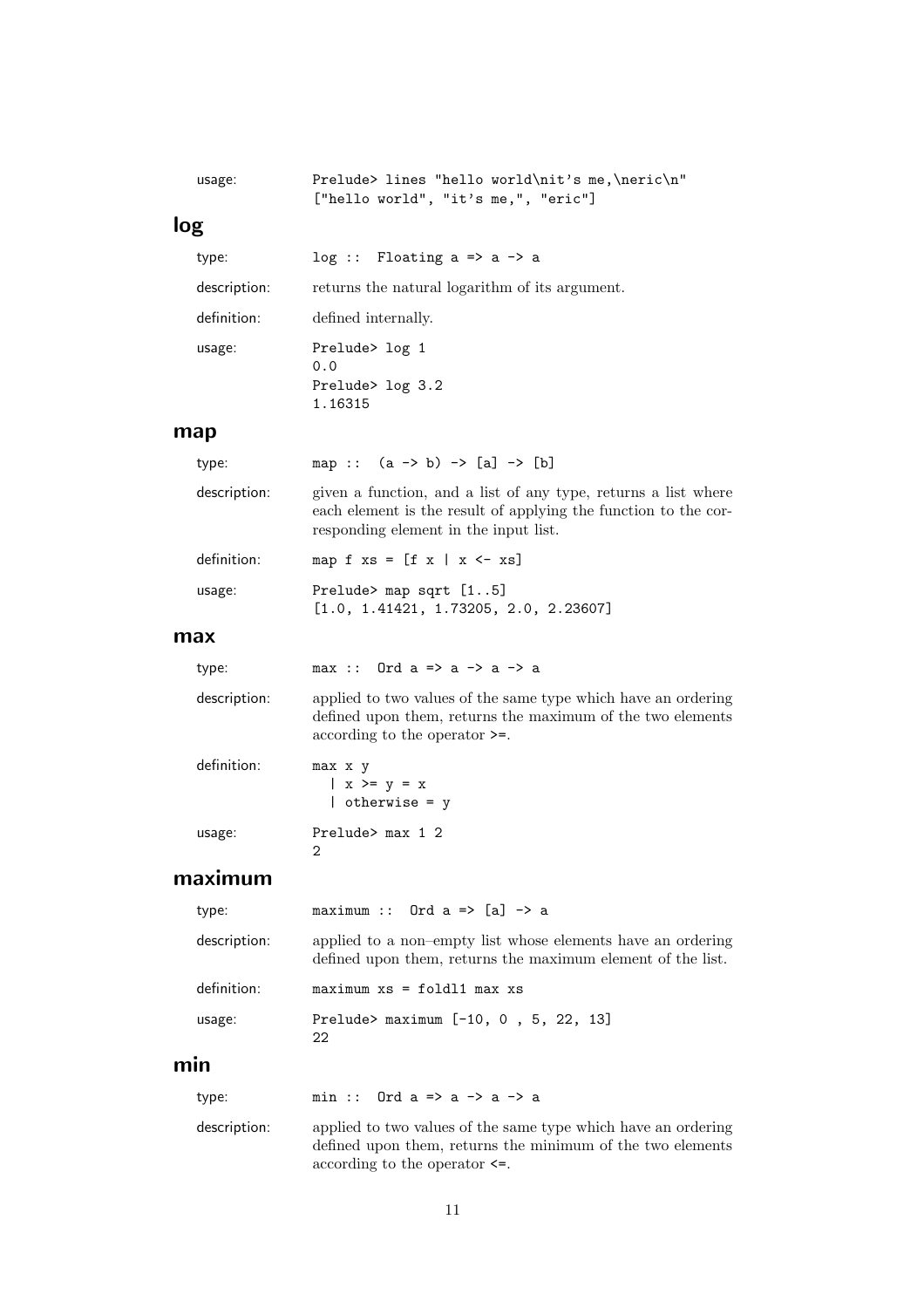| definition: | min x y                     |
|-------------|-----------------------------|
|             | $\vert$ x $\langle$ = y = x |
|             | otherwise = $y$             |
| usage:      | Prelude> min 1 2            |

### minimum

| type:        | minimum :: Ord $a \Rightarrow [a] \rightarrow a$                                                                           |
|--------------|----------------------------------------------------------------------------------------------------------------------------|
| description: | applied to a non-empty list whose elements have an ordering<br>defined upon them, returns the minimum element of the list. |
| definition:  | $minimum xs = fold1 min xs$                                                                                                |
| usage:       | Prelude> minimum [-10, 0, 5, 22, 13]<br>$-10$                                                                              |

### mod

| type:        | mod :: Integral $a \Rightarrow a \Rightarrow a \Rightarrow a$ |
|--------------|---------------------------------------------------------------|
| description: | returns the modulus of its two arguments.                     |
| definition:  | defined internally.                                           |
| usage:       | Prelude> 16 'mod' 9                                           |

### not

| type:        | $not :: Book \rightarrow Bool$                                      |
|--------------|---------------------------------------------------------------------|
| description: | returns the logical negation of its boolean argument.               |
| definition:  | not $True = False$<br>not False = True                              |
| usage:       | Prelude> not $(3 == 4)$<br>True<br>Prelude> not $(10 > 2)$<br>False |

#### or

| type:        | or $::$ [Bool] $\rightarrow$ Bool                                                             |  |  |
|--------------|-----------------------------------------------------------------------------------------------|--|--|
| description: | applied to a list of boolean values, returns their logical disjunc-<br>tion (see also 'and'). |  |  |
| definition:  | or $xs = foldr$ ( $  ) False xs$                                                              |  |  |
| usage:       | Prelude> or [False, False, True, False]<br>True                                               |  |  |
|              | Prelude> or [False, False, False, False]<br>False                                             |  |  |
|              | Prelude> or []<br>False                                                                       |  |  |

## ord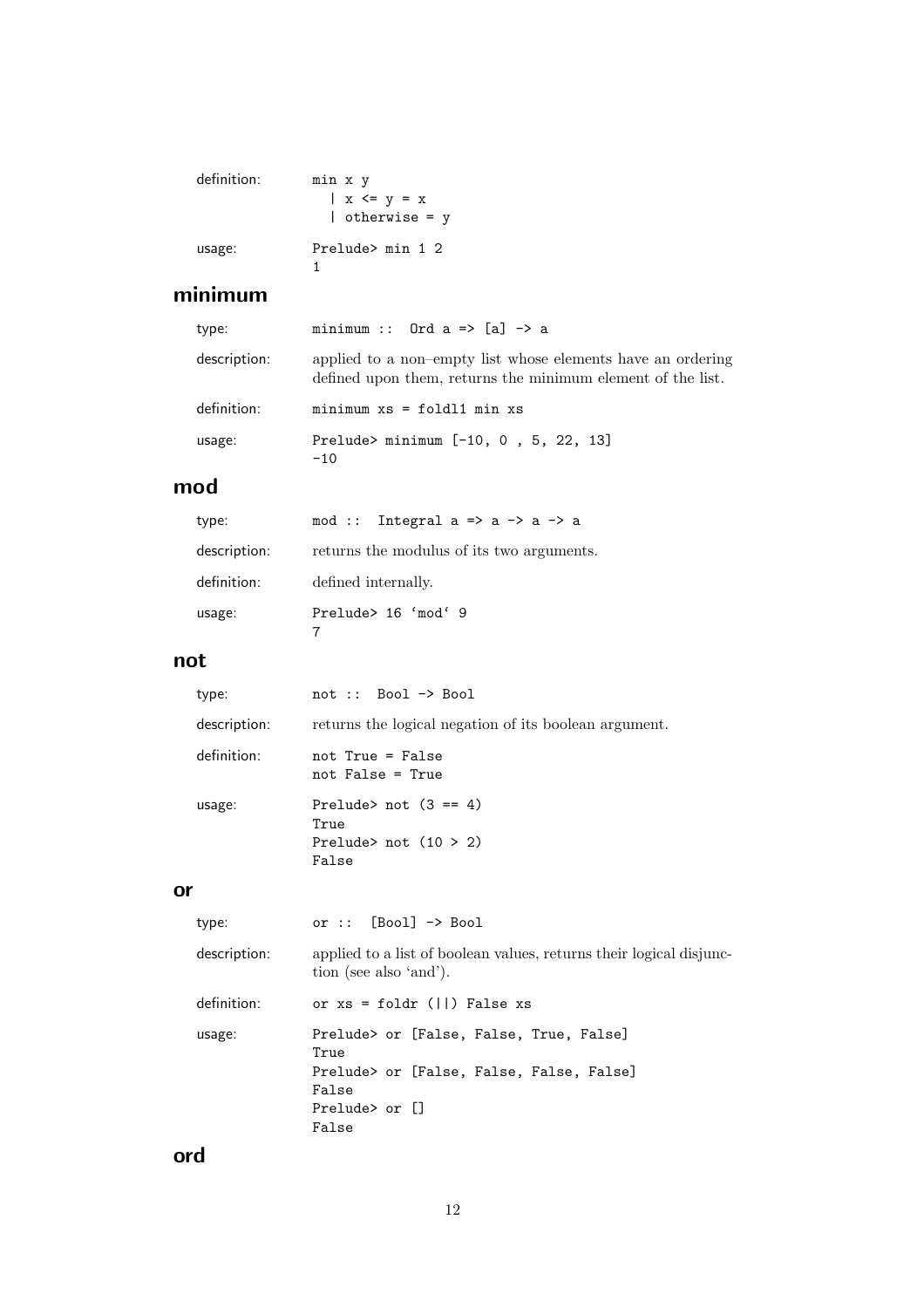|    | type:        | ord :: $Char \rightarrow Int$                                              |
|----|--------------|----------------------------------------------------------------------------|
|    | description: | applied to a character, returns its ascii code as an integer.              |
|    | definition:  | defined internally.                                                        |
|    | usage:       | Prelude $\geq$ ord $'$ A'<br>65<br>Prelude> (chr (ord 'A')) == 'A'<br>True |
| pi |              |                                                                            |
|    |              |                                                                            |

| type:        | pi :: Floating $a \Rightarrow a$                            |
|--------------|-------------------------------------------------------------|
| description: | the ratio of the circumference of a circle to its diameter. |
| definition:  | defined internally.                                         |
| usage:       | Prelude> pi<br>3.14159<br>Prelude> cos pi<br>$-1.0$         |

## putStr

| type:        | putStr :: String $\rightarrow$ IO ()                                                                                                                                             |
|--------------|----------------------------------------------------------------------------------------------------------------------------------------------------------------------------------|
| description: | takes a string as an argument and returns an $I/O$ action as a<br>result. A side-effect of applying putStr is that it causes its<br>argument string to be printed to the screen. |
| definition:  | defined internally.                                                                                                                                                              |
| usage:       | Prelude> putStr "Hello World\nI'm here!"<br>Hello World<br>$I'm$ here!                                                                                                           |

## product

| type:        | product :: Num $a \Rightarrow [a] \rightarrow a$     |
|--------------|------------------------------------------------------|
| description: | applied to a list of numbers, returns their product. |
| definition:  | product $xs = fold1$ (*) 1 $xs$                      |
| usage:       | Prelude> product [110]<br>3628800                    |

## repeat

| type:        | repeat :: $a \rightarrow [a]$                                                 |
|--------------|-------------------------------------------------------------------------------|
| description: | given a value, returns an infinite list of elements the same as<br>the value. |
| definition:  | repeat x<br>$= x s$<br>where $xs = x:xs$                                      |
| usage:       | Prelude> repeat 12                                                            |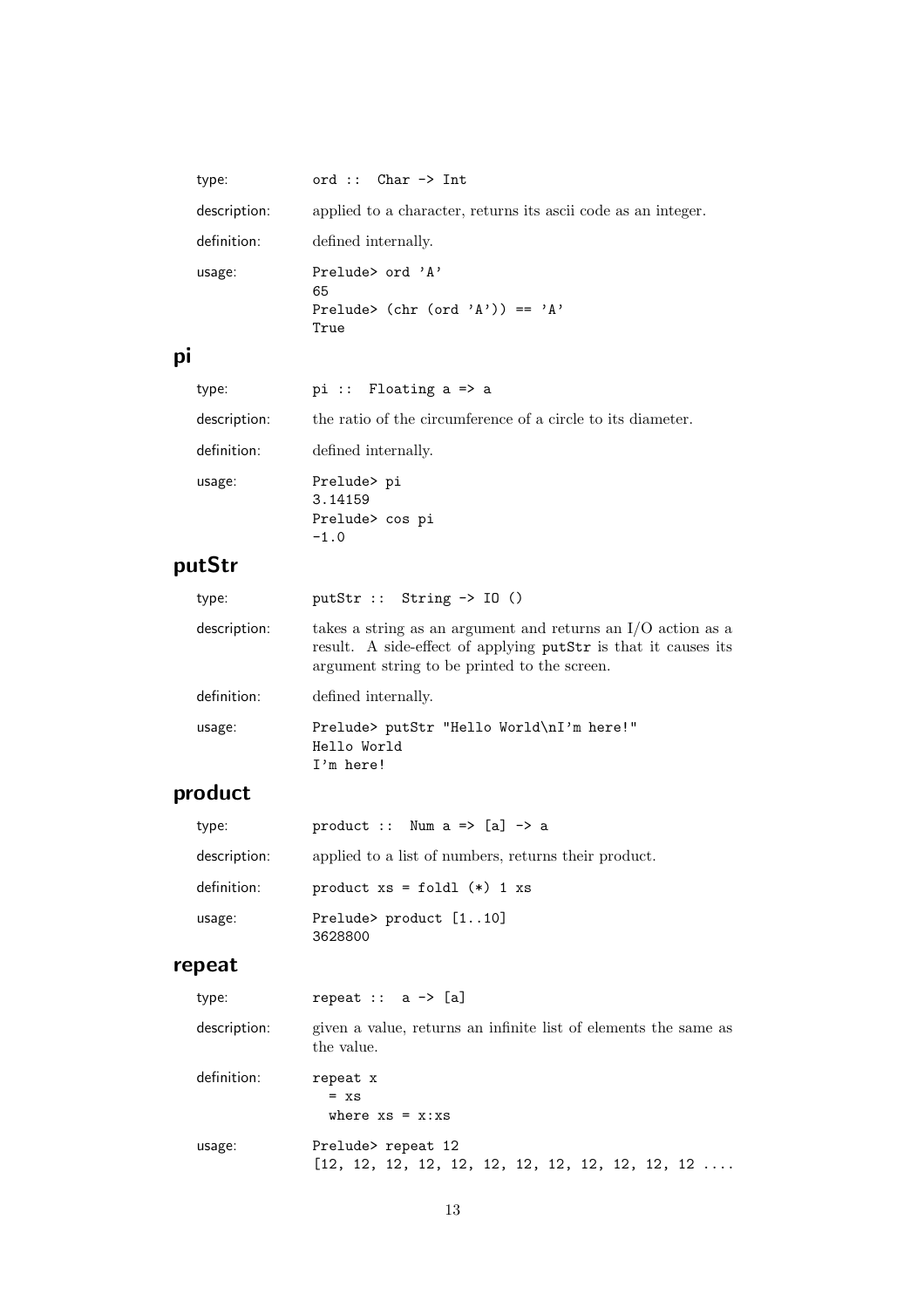## replicate

|     | type:        | replicate :: Int $\rightarrow$ a $\rightarrow$ [a]                                                                             |
|-----|--------------|--------------------------------------------------------------------------------------------------------------------------------|
|     | description: | given an integer (positive or zero) and a value, returns a list<br>containing the specified number of instances of that value. |
|     | definition:  | replicate $n \times z = \text{take } n \text{ (repeat } x)$                                                                    |
|     | usage:       | Prelude> replicate 3 "apples"<br>["apples", "apples", "apples"]                                                                |
|     | reverse      |                                                                                                                                |
|     | type:        | reverse $::$ [a] $\rightarrow$ [a]                                                                                             |
|     | description: | applied to a finite list of any type, returns a list of the same<br>elements in reverse order.                                 |
|     | definition:  | $reverse = fold1 (flip (:) ) []$                                                                                               |
|     | usage:       | Prelude> reverse [110]<br>[10, 9, 8, 7, 6, 5, 4, 3, 2, 1]                                                                      |
|     | round        |                                                                                                                                |
|     | type:        | round :: (RealFrac a, Integral b) => $a \rightarrow b$                                                                         |
|     | description: | rounds its argument to the nearest integer.                                                                                    |
|     | usage:       | Prelude> round 3.2<br>3<br>Prelude> round 3.5<br>4<br>Prelude> round $(-3.2)$<br>$-3$                                          |
|     | show         |                                                                                                                                |
|     | type:        | show :: Show $a \Rightarrow a \Rightarrow$ String                                                                              |
|     | description: | converts a value (which must be a member of the Show class),<br>to its string representation.                                  |
|     | definition:  | defined internally.                                                                                                            |
|     | usage:       | Prelude> "six plus two equals " $++$ (show $(6 + 2)$ )<br>"six plus two equals 8"                                              |
| sin |              |                                                                                                                                |
|     | type:        | $sin ::$ Floating $a \Rightarrow a \Rightarrow a$                                                                              |
|     |              | description the trigonometric sine function arguments are interpreted to                                                       |

| description: | the trigonometric sine function, arguments are interpreted to<br>be in radians. |
|--------------|---------------------------------------------------------------------------------|
| definition:  | defined internally.                                                             |
| usage:       | Prelude $\sin$ (pi/2)<br>1.0<br>Prelude> $((sin pi)^2) + ((cos pi)^2)$<br>1.0   |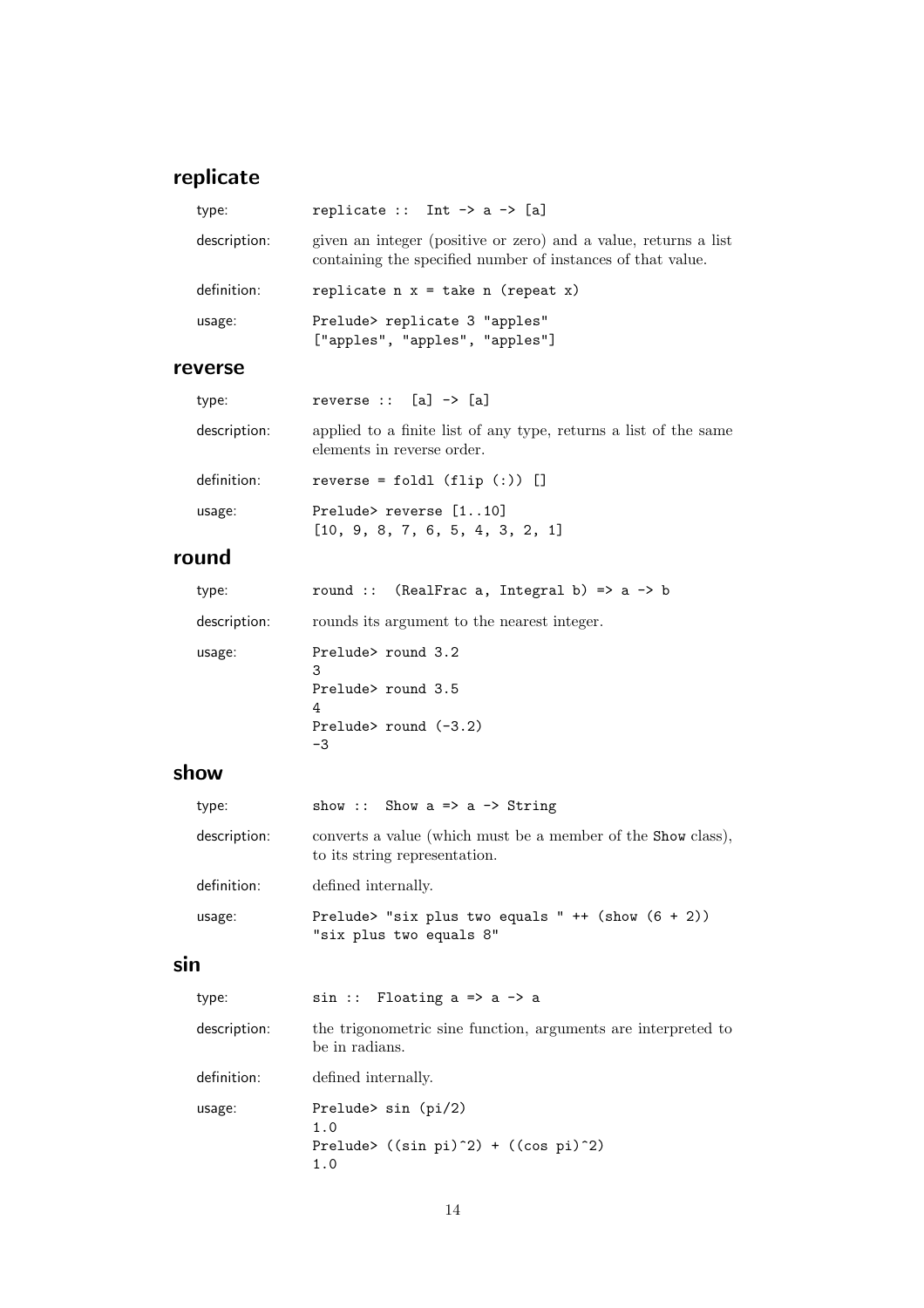### snd

| type:        | snd :: $(a, b) \rightarrow b$                      |
|--------------|----------------------------------------------------|
| description: | returns the second element of a two element tuple. |
| definition:  | $\text{snd } (\_, y) = y$                          |
| usage:       | Prelude> snd ("harry", 3)<br>3                     |

#### sort

| type:        | sort :: Ord $a \Rightarrow [a] \rightarrow [a]$                                                            |
|--------------|------------------------------------------------------------------------------------------------------------|
| description: | sorts its argument list in ascending order. The items in the list<br>must be in the class <b>Ord</b> .     |
| usage:       | List> sort $[1, 4, -2, 8, 11, 0]$<br>$[-2,0,1,4,8,11]$                                                     |
| note:        | This is <i>not</i> defined within the Prelude. You must import the<br>List hs module to use this function. |

#### span

| type:        | span :: $(a \rightarrow Bool) \rightarrow [a] \rightarrow ([a], [a])$                                                                                                                                                                                                                                                     |
|--------------|---------------------------------------------------------------------------------------------------------------------------------------------------------------------------------------------------------------------------------------------------------------------------------------------------------------------------|
| description: | given a predicate and a list, splits the list into two lists (re-<br>turned as a tuple) such that elements in the first list are taken<br>from the head of the list while the predicate is satisfied, and<br>elements in the second list are the remaining elements from the<br>list once the predicate is not satisfied. |
| definition:  | span p $[] = ([], []$<br>span $p$ $xs@(x:xs')$<br>$  p x = (x:ys, zs)$<br>  otherwise = $([$ ], xs)<br>where $(ys, zs) = span p xs'$                                                                                                                                                                                      |
| usage:       | Prelude> span isDigit "123abc456"<br>("123", "abc456")                                                                                                                                                                                                                                                                    |

### splitAt

| splitAt :: Int -> [a] -> ([a], [a])<br>type: |  |  |
|----------------------------------------------|--|--|
|----------------------------------------------|--|--|

description: given an integer (positive or zero) and a list, splits the list into two lists (returned as a tuple) at the position corresponding to the given integer. If the integer is greater than the length of the list, it returns a tuple containing the entire list as its first element and the empty list as its second element.

| definition: | splitAt $0 \text{ xs} = ([], \text{xs})$                     |
|-------------|--------------------------------------------------------------|
|             | $splitAt [ ] = ([], [] )$                                    |
|             | splitAt n (x:xs)                                             |
|             | $  n > 0 = (x:xs', xs'')$                                    |
|             | where                                                        |
|             | $(xs', xs'') = splitAt (n-1) xs$                             |
|             | $splitAt =$ = error "PreludeList.splitAt: negative argument" |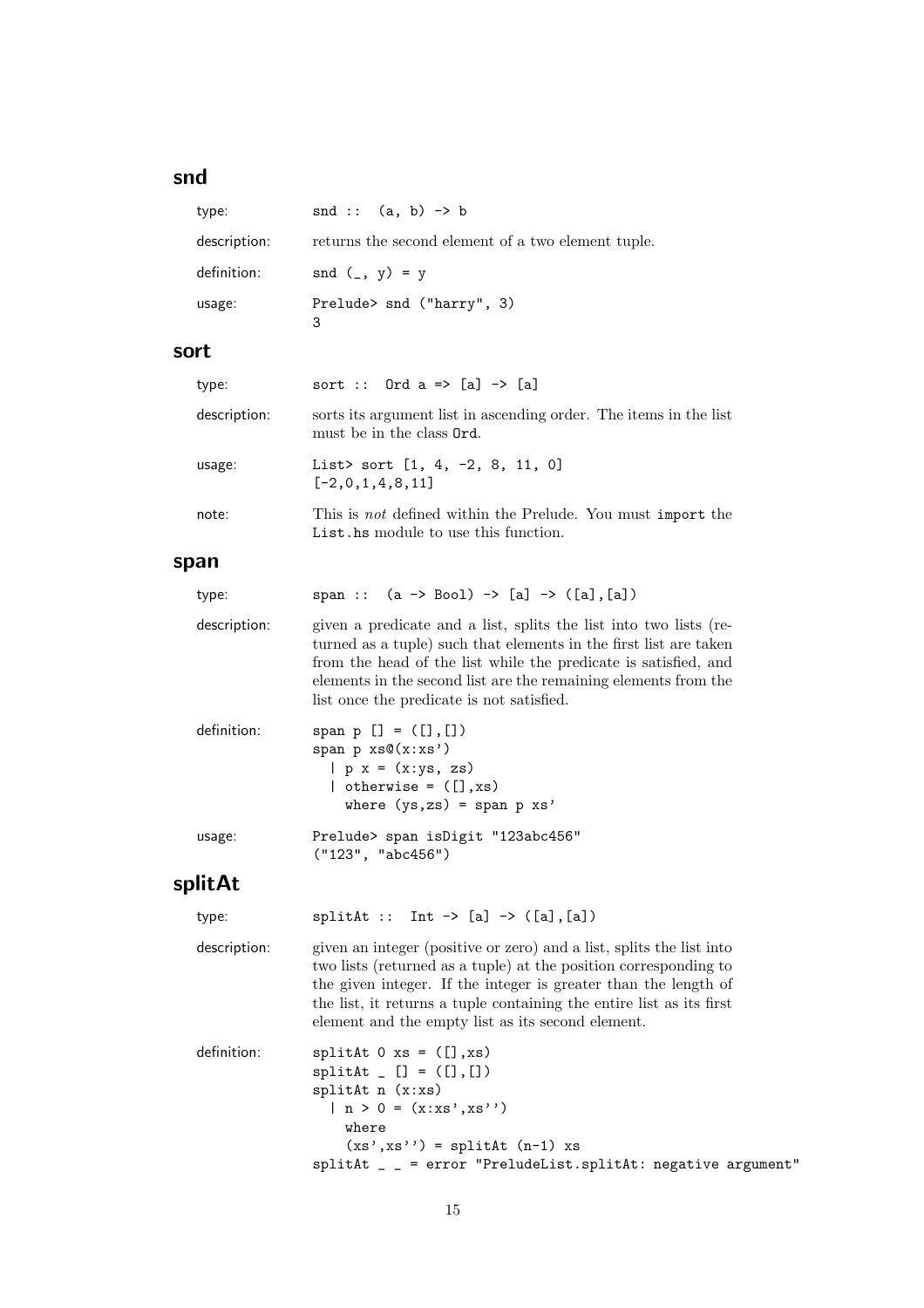```
usage: Prelude> splitAt 3 [1..10]
 ([1, 2, 3], [4, 5, 6, 7, 8, 9, 10])
  Prelude> splitAt 5 "abc"
  ("abc", "")
```
#### sqrt

| type:        | sqrt :: Floating $a \Rightarrow a \Rightarrow a$ |
|--------------|--------------------------------------------------|
| description: | returns the square root of a number.             |
| definition:  | sqrt $x = x ** 0.5$                              |
| usage:       | Prelude> sqrt 16<br>4.0                          |

#### subtract

| type:        | subtract :: Num $a \Rightarrow a \Rightarrow a \Rightarrow a$ |
|--------------|---------------------------------------------------------------|
| description: | subtracts its first argument from its second argument.        |
| definition:  | subtract = $flip$ $(-)$                                       |
| usage:       | Prelude> subtract 7 10<br>3                                   |

#### sum

| type:        | sum :: Num $a \Rightarrow [a] \rightarrow a$  |
|--------------|-----------------------------------------------|
| description: | computes the sum of a finite list of numbers. |
| definition:  | sum $xs = fold1 (+) 0 xs$                     |
| usage:       | Prelude> sum $[110]$<br>55                    |

### tail

| type:        | $tail :: [a] \rightarrow [a]$                                               |
|--------------|-----------------------------------------------------------------------------|
| description: | applied to a non-empty list, returns the list without its first<br>element. |
| definition:  | tail $(\cdot;xs) = xs$                                                      |
| usage:       | Prelude $\lambda$ tail $[1,2,3]$<br>[2,3]<br>Prelude> tail "hugs"<br>"ugs"  |
| take         |                                                                             |
| type:        | take :: Int -> $[a]$ -> $[a]$                                               |

description: applied to an integer (positive or zero) and a list, returns the specified number of elements from the front of the list. If the list has less than the required number of elements, take returns the entire list.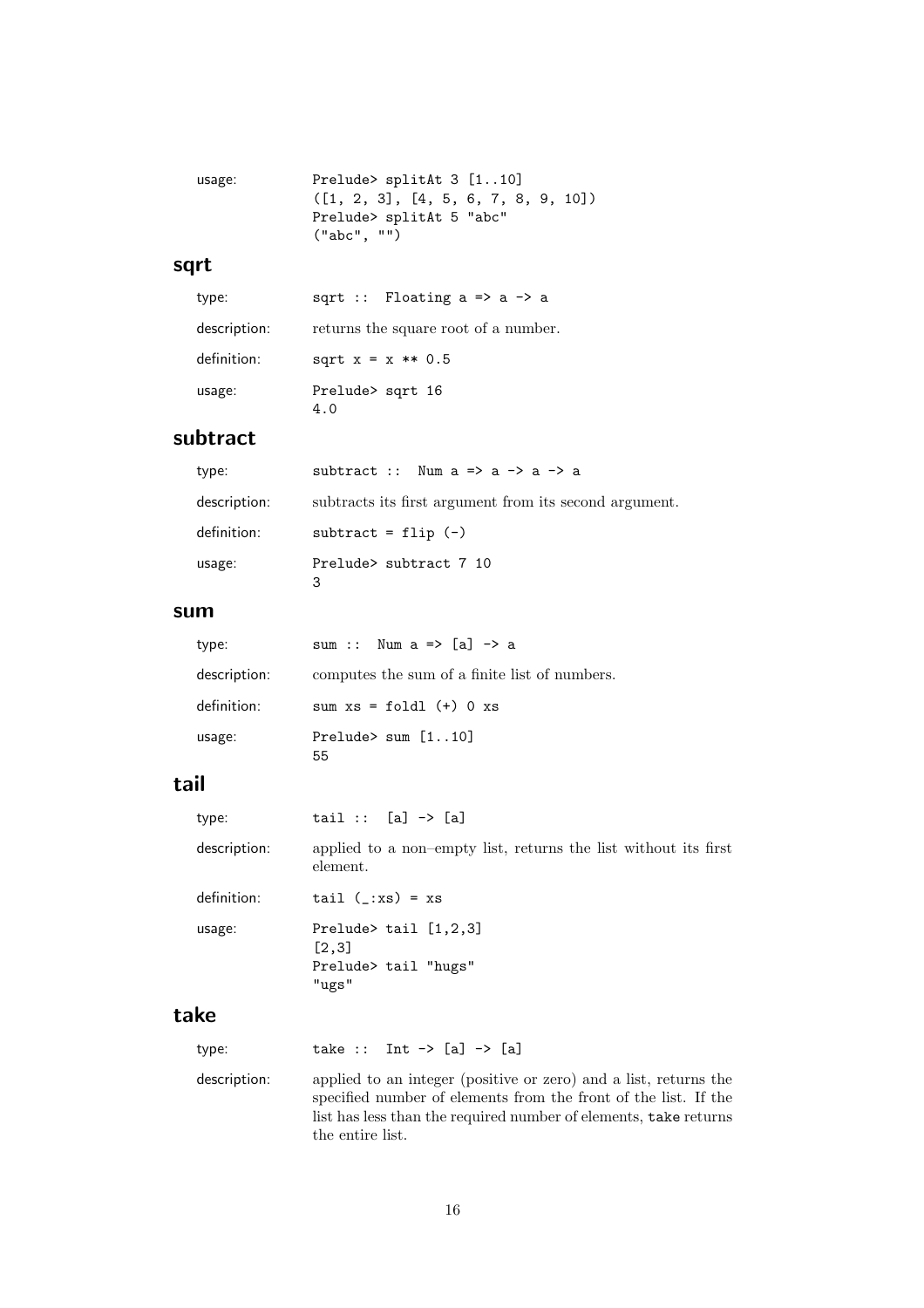| definition: | take $0 - 1$<br>take $[] = []$<br>take $n(x:xs)$<br>$  n > 0 = x : take (n-1) xs$<br>take $\angle$ = error "PreludeList.take: negative argument" |
|-------------|--------------------------------------------------------------------------------------------------------------------------------------------------|
| usage:      | Prelude> take 4 "goodbye"<br>"good"<br>Prelude> take $10$ [1,2,3]<br>[1, 2, 3]                                                                   |

### takeWhile

| type:        | takewhile :: $(a \rightarrow Bool) \rightarrow [a] \rightarrow [a]$                                                                     |
|--------------|-----------------------------------------------------------------------------------------------------------------------------------------|
| description: | applied to a predicate and a list, returns a list containing ele-<br>ments from the front of the list while the predicate is satisfied. |
| definition:  | takeWhile $p$ $[] = []$<br>takeWhile $p(x:xs)$<br>$  p x = x : takeWhile p xs$<br>$\vert$ otherwise = $\vert$                           |
| usage:       | Prelude> takeWhile (<5) [1, 2, 3, 10, 4, 2]<br>[1, 2, 3]                                                                                |

#### tan

| type:        | $tan ::$ Floating a => a -> a                                                  |
|--------------|--------------------------------------------------------------------------------|
| description: | the trigonometric function tan, arguments are interpreted to<br>be in radians. |
| definition:  | defined internally.                                                            |
| usage:       | Prelude $\tan$ (pi/4)<br>1.0                                                   |

### toLower

| type:        | $tolower :: Char \rightarrow Char$                                                                                                                                                                                    |
|--------------|-----------------------------------------------------------------------------------------------------------------------------------------------------------------------------------------------------------------------|
| description: | converts an uppercase alphabetic character to a lowercase al-<br>phabetic character. If this function is applied to an argument<br>which is not uppercase the result will be the same as the argu-<br>ment unchanged. |
| definition:  | toLower c<br>  isUpper c = toEnum (fromEnum c - fromEnum 'A' + fromEnum 'a')<br>  otherwise = c                                                                                                                       |
| usage:       | Prelude> toLower 'A'<br>$, \mathsf{a}$<br>Prelude> toLower '3'<br>, 3, 7                                                                                                                                              |
| ıl Inner     |                                                                                                                                                                                                                       |

### toUpper

| type: |  | $to Upper :: Char \rightarrow Char$ |
|-------|--|-------------------------------------|
|-------|--|-------------------------------------|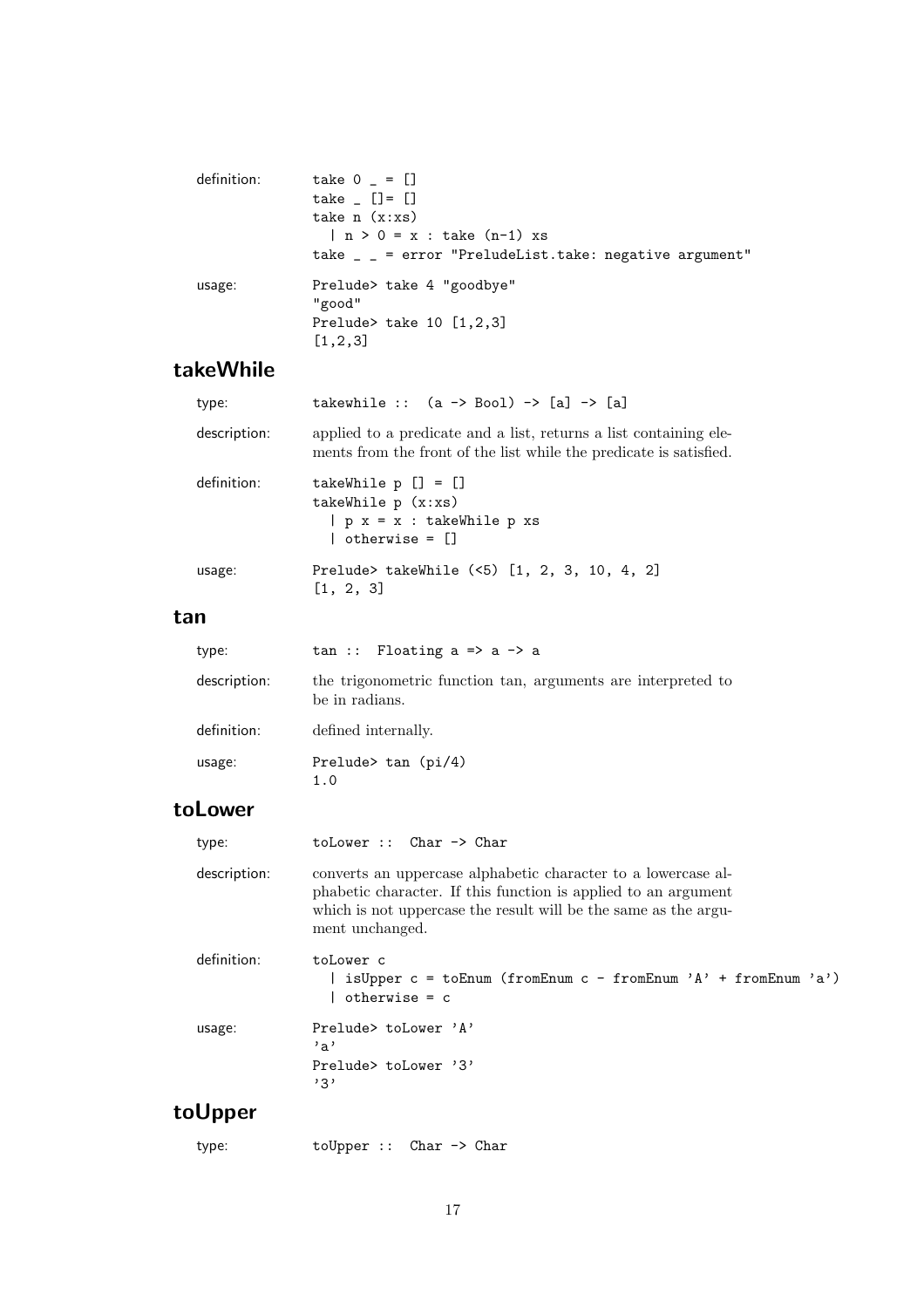| description: | converts a lowercase alphabetic character to an uppercase al-<br>phabetic character. If this function is applied to an argument<br>which is not lowercase the result will be the same as the argu-<br>ment unchanged. |
|--------------|-----------------------------------------------------------------------------------------------------------------------------------------------------------------------------------------------------------------------|
| definition:  | toUpper c<br>  isLower $c = \text{toEnum}$ (fromEnum $c - \text{fromEnum}$ 'a' + fromEnum 'A')<br>$otherwise = c$                                                                                                     |
| usage:       | Prelude> toUpper 'a'<br>$, \mathsf{A}$ ,<br>Prelude> toUpper '3'<br>, 3, 7                                                                                                                                            |

#### truncate

| type:        | truncate :: (RealFrac a, Integral b) => $a \rightarrow b$                                  |
|--------------|--------------------------------------------------------------------------------------------|
| description: | drops the fractional part of a floating point number, returning<br>only the integral part. |
| usage:       | Prelude> truncate 3.2<br>3<br>Prelude> truncate $(-3.2)$<br>-3                             |

#### note:

### unlines

| type:        | unlines :: $[String] \rightarrow String$                                                                                                             |
|--------------|------------------------------------------------------------------------------------------------------------------------------------------------------|
| description: | converts a list of strings into a single string, placing a new-<br>line character between each of them. It is the converse of the<br>function lines. |
| definition:  | unlines xs<br>= concat (map addNewLine xs)<br>where<br>addNewLine $1 = 1$ ++ "\n"                                                                    |
| usage:       | Prelude> unlines ["hello world", "it's me,", "eric"]<br>"hello world\nit's me,\neric\n"                                                              |

### until

| type:        | until :: $(a \rightarrow Bool) \rightarrow (a \rightarrow a) \rightarrow a \rightarrow a$                                                                                                                    |
|--------------|--------------------------------------------------------------------------------------------------------------------------------------------------------------------------------------------------------------|
| description: | given a predicate, a unary function and a value, it recursively<br>re-applies the function to the value until the predicate is satis-<br>fied. If the predicate is never satisfied until will not terminate. |
| definition:  | until p f x<br>$  p x = x$<br>  otheriwise = until $p f(f x)$                                                                                                                                                |
| usage:       | Prelude> until $(>1000)$ $(*2)$ 1<br>1024                                                                                                                                                                    |

### unwords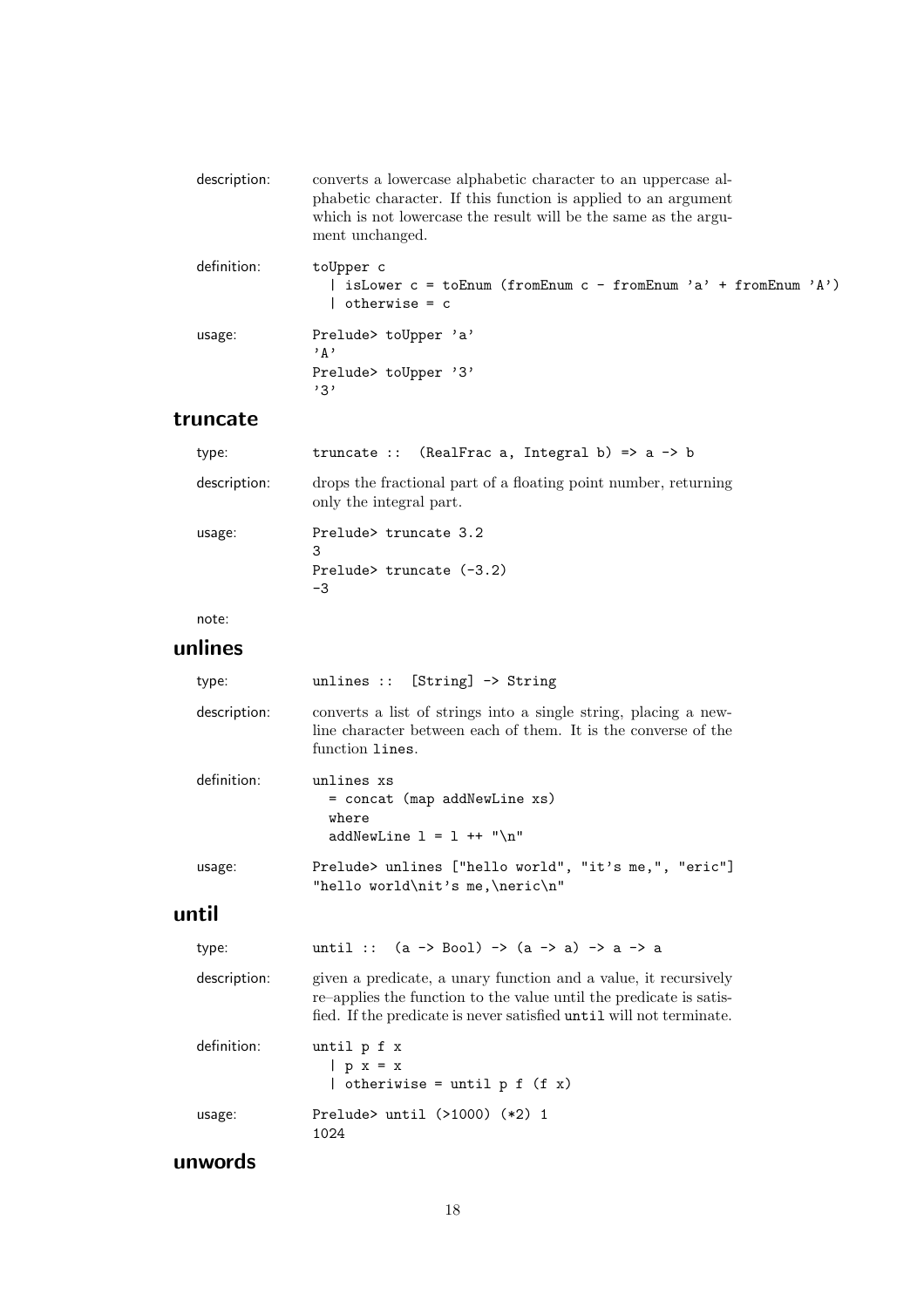|     | type:        | unwords :: $[String] \rightarrow String$                                                                                                                                                                                                   |
|-----|--------------|--------------------------------------------------------------------------------------------------------------------------------------------------------------------------------------------------------------------------------------------|
|     | description: | concatenates a list of strings into a single string, placing a single<br>space between each of them.                                                                                                                                       |
|     | definition:  | unwords $[] = []$<br>unwords ws<br>= foldr1 addSpace ws<br>where<br>addSpace $w s = w ++ (' '': s)$                                                                                                                                        |
|     | usage:       | Prelude> unwords ["the", "quick", "brown", "fox"]<br>"the quick brown fox"                                                                                                                                                                 |
|     | words        |                                                                                                                                                                                                                                            |
|     | type:        | words :: String $\rightarrow$ [String]                                                                                                                                                                                                     |
|     | description: | breaks its argument string into a list of words such that each<br>word is delimited by one or more whitespace characters.                                                                                                                  |
|     | definition:  | words s<br>$\left[ \text{ findSpace} == [] = []$<br>$\vert$ otherwise = $w : words s'$<br>where<br>$(w, s'')$ = break isSpace findSpace<br>findSpace = dropWhile isSpace s                                                                 |
|     | usage:       | Prelude> words "the quick brown\n\nfox"                                                                                                                                                                                                    |
|     |              | ["the", "quick", "brown", "fox"]                                                                                                                                                                                                           |
| zip |              |                                                                                                                                                                                                                                            |
|     | type:        | $zip :: [a] \rightarrow [b] \rightarrow [(a,b)]$                                                                                                                                                                                           |
|     | description: | applied to two lists, returns a list of pairs which are formed by<br>tupling together corresponding elements of the given lists. If<br>the two lists are of different length, the length of the resulting<br>list is that of the shortest. |
|     | definition:  | zip xs ys<br>= zipWith pair xs ys<br>where<br>pair $x y = (x, y)$                                                                                                                                                                          |
|     | usage:       | Prelude> zip [16] "abcd"<br>$[(1, 'a'), (2, 'b'), (3, 'c'), (4, 'd')]$                                                                                                                                                                     |
|     | zipWith      |                                                                                                                                                                                                                                            |
|     | type:        | zipWith :: $(a \rightarrow b \rightarrow c) \rightarrow [a] \rightarrow [b] \rightarrow [c]$                                                                                                                                               |
|     | description: | applied to a binary function and two lists, returns a list contain-<br>ing elements formed be applying the function to corresponding<br>elements in the lists.                                                                             |
|     | definition:  | zipWith $z$ (a:as) (b:bs) = $z$ a $b$ : zipWith $z$ as bs<br>$zipWith - - = []$                                                                                                                                                            |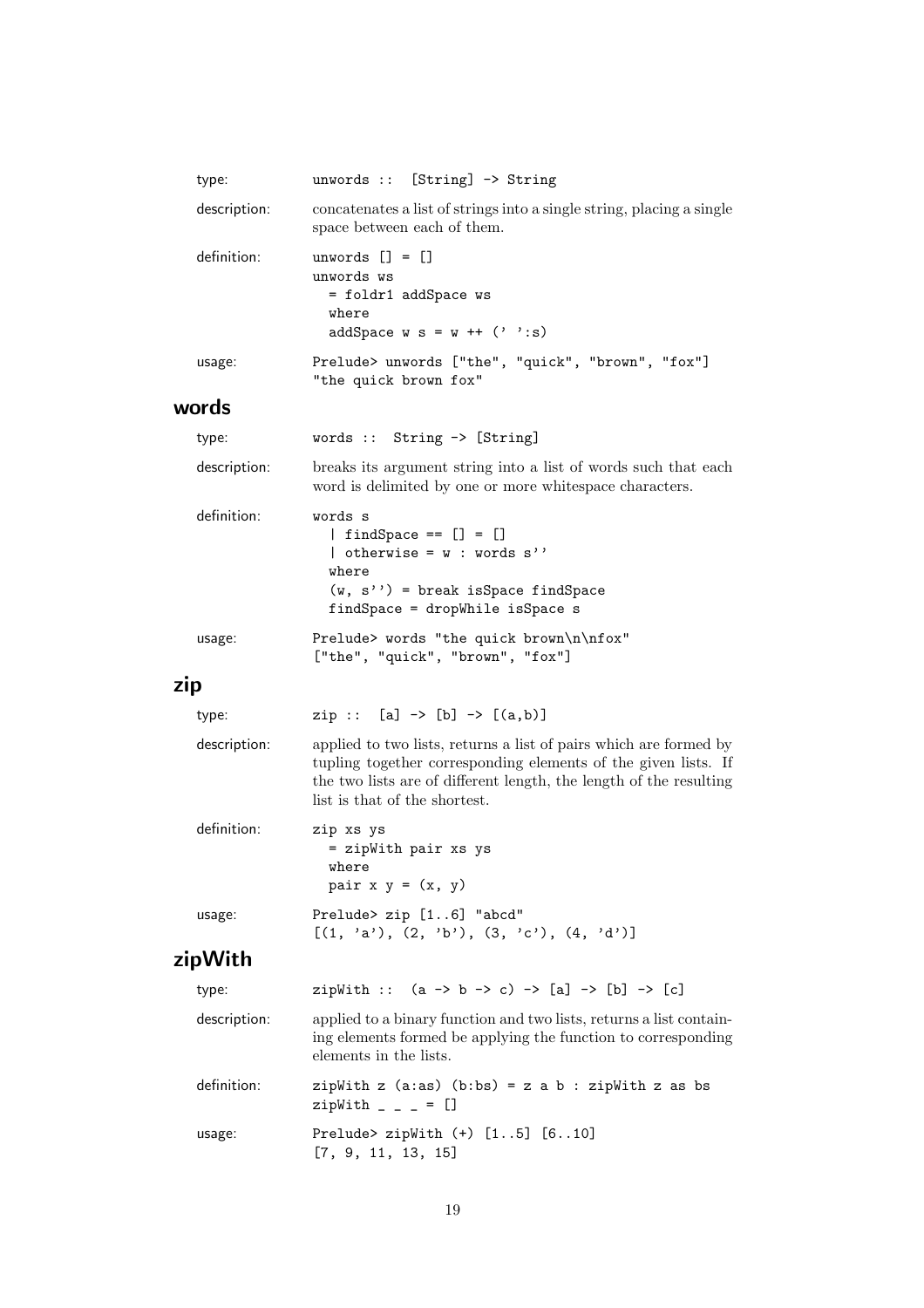#### 1.2 A description of standard Haskell operators

Operators are simply functions of one or two arguments. Operators usually get written between their arguments (called infix notation), rather than to the left of them. Many operators have symbolic names (like + for plus), however this is out of convention rather than necessity. Others have completely textual names (such as 'div' for integer division).

The following table lists many useful operators defined in the Prelude. Definitions of associativity and binding power are given after the table.

| symboll                                                      | behaviour                     | type                                                                               | $assoc-$<br>iativity | $bind-$<br>ing |
|--------------------------------------------------------------|-------------------------------|------------------------------------------------------------------------------------|----------------------|----------------|
|                                                              |                               |                                                                                    |                      | power          |
| $\mathbf{1}$                                                 | list subscript                | $[a]$ -> Int -> a                                                                  | left                 | 9              |
|                                                              | compose                       | $(a \rightarrow b) \rightarrow (c \rightarrow a)$                                  | right                | 9              |
|                                                              |                               | $\rightarrow$ c $\rightarrow$ b                                                    |                      |                |
| $\hat{\phantom{a}}$                                          | exponentiation                | $(Integral b, Num a)$ =>                                                           | right                | 8              |
|                                                              |                               | $a \rightarrow b \rightarrow a$                                                    |                      |                |
| $***$                                                        | exponentiation                | Floating $a \Rightarrow a \Rightarrow a \Rightarrow a$                             | right                | 8              |
| $\ast$                                                       | multiplication                | Num $a \Rightarrow a \Rightarrow a \Rightarrow a$                                  | left                 | 7              |
| $\prime$                                                     | division                      | Fractional $a \Rightarrow a \Rightarrow a \Rightarrow a$                           | left                 | $\overline{7}$ |
| $'$ div $'$                                                  | integer division              | Integral $a \Rightarrow a \Rightarrow a \Rightarrow a$                             | left                 | $\overline{7}$ |
| 'mod'                                                        | modulus                       | Integral $a \Rightarrow a \Rightarrow a \Rightarrow a$                             | left                 | $\overline{7}$ |
| $+$                                                          | plus                          | Num $a \Rightarrow a \Rightarrow a \Rightarrow a$                                  | left                 | 6              |
|                                                              | minus                         | Num $a \Rightarrow a \Rightarrow a \Rightarrow a$                                  | left                 | $\overline{6}$ |
| $\ddot{\cdot}$                                               | list construct                | $a \rightarrow [a] \rightarrow [a]$                                                | right                | $\mathbf 5$    |
| $++$                                                         | concatenate                   | $[a]$ -> $[a]$ -> $[a]$                                                            | right                | $\overline{5}$ |
| $/ =$                                                        | not equal                     | Eq $a \Rightarrow a \Rightarrow a \Rightarrow$ Bool                                | non                  | $\overline{4}$ |
| $==$                                                         | equal                         | Eq $a \Rightarrow a \Rightarrow a \Rightarrow$ Bool                                | non                  | $\overline{4}$ |
| $\overline{\phantom{0}}$                                     | $\overline{\text{less than}}$ | Ord $a \Rightarrow a \Rightarrow a \Rightarrow$ Bool                               | non                  | $\overline{4}$ |
| $\leq$                                                       | less than                     | Ord $a \Rightarrow a \Rightarrow a \Rightarrow$ Bool                               | non                  | $\overline{4}$ |
|                                                              | or equal                      |                                                                                    |                      |                |
| $\geq$                                                       | greater than                  | Ord $a \Rightarrow a \Rightarrow a \Rightarrow$ Bool                               | $\operatorname{non}$ | 4              |
| $>=$                                                         | greater than                  | Ord $a \Rightarrow a \Rightarrow a \Rightarrow$ Bool                               | non                  | $\overline{4}$ |
|                                                              | or equal                      |                                                                                    |                      |                |
| 'elem'                                                       | list contains                 | Eq a => a -> [a] $\rightarrow$ Bool                                                | non                  | $\overline{4}$ |
| 'notElem'                                                    | list not contains             | Eq $a \Rightarrow a \Rightarrow [a] \Rightarrow$ Bool                              | non                  | $\overline{4}$ |
| &&                                                           | logical and                   | Bool -> Bool -> Bool                                                               | right                | $\overline{3}$ |
| $\perp$                                                      | logical or                    | Bool -> Bool -> Bool                                                               | right                | $\overline{3}$ |
|                                                              |                               | The higher the binding power the more tightly the operator binds to its arguments. |                      |                |
| Function application has a binding power of 10,              |                               |                                                                                    |                      |                |
| and so takes preference over any other operator application. |                               |                                                                                    |                      |                |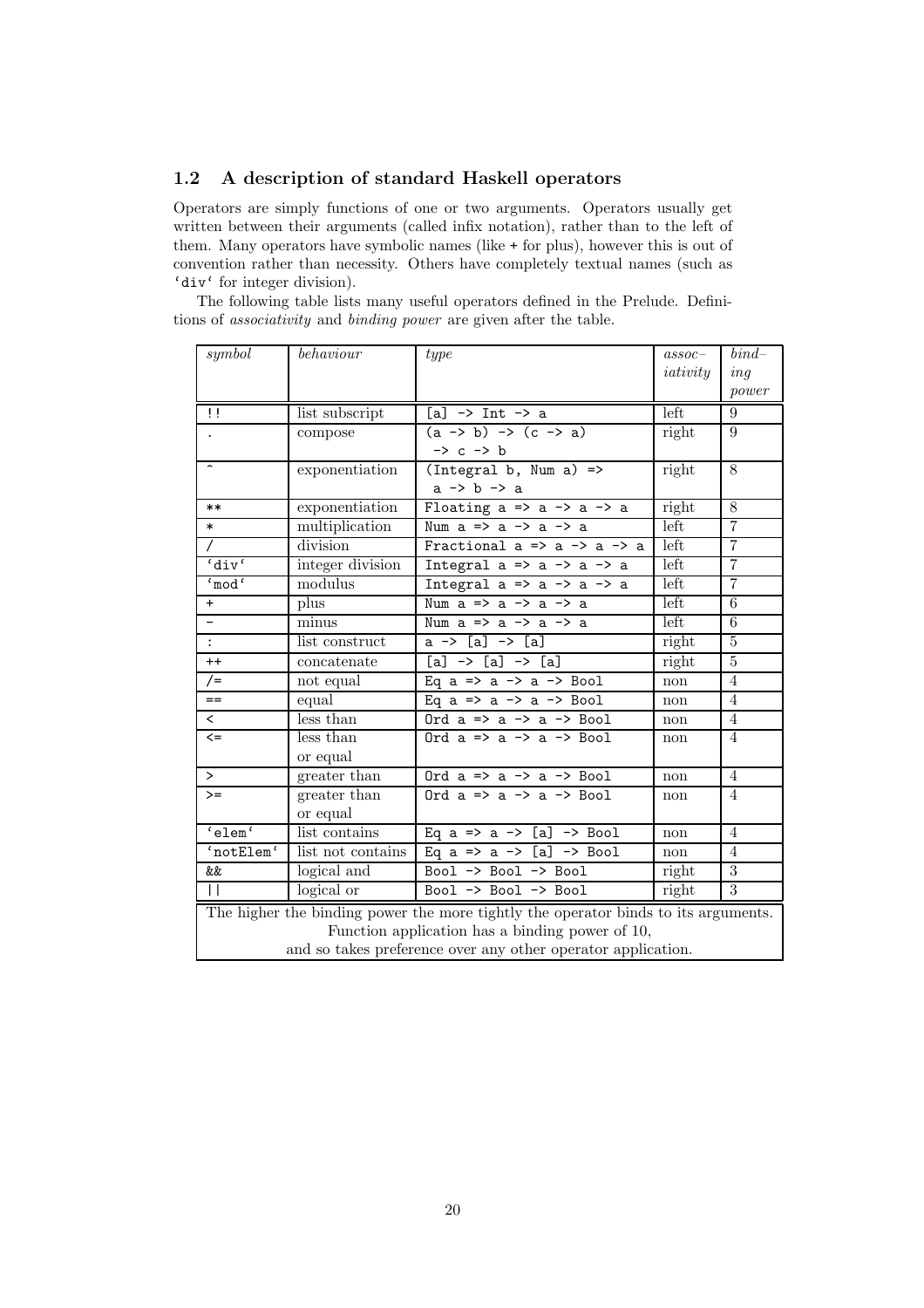Associativity: sequences of operator applications are allowed in Haskell for the convenience of the programmer. However, in some circumstances the meaning of such a sequence can be ambiguous. For example, we could interpret the expression  $8 - 2 - 1$  in two ways, either as  $(8 - 2) - 1$ , or as  $8 - (2 - 1)$  (each interpretation having a different value). Associativity tells us whether a sequence of a particular operator should be bracketed to the left or to the right. As it happens, the minus operator  $(-)$  is left associative, and so Haskell chooses the first of the alternative interpretations as the meaning of the above expression. The choice of associativity for an operator is quite arbitrary, however, they usually follow conventional mathematical notation. Note that some operators are non-associative, which means that they cannot be applied in sequence. For example, the equality operator (==) is non–associative, and therefore the following expression is not allowed in Haskell:  $2 == (1 + 1) == (3 - 1)$ .

Binding Power: Haskell expressions may also contain a mixture of operator applications which can lead to ambiguities that the rules of associativity cannot solve. For example, we could interpret the expression  $3 - 4 \times 2$  in two ways, either as  $(3 - 4) * 2$ , or as  $3 - (4 * 2)$  (each interpretation having a different value). Binding power tells us which operators take precedence in an expression containing a mixture of operators. The multiplication operator (\*), has a binding power of 7 (out of a possible 10), and the minus operator (-) has a binding power of 6. Therefore the multiplication operator takes precedence over the minus operator, and thus Haskell chooses the second of the alternative interpretations as the meaning of the above expression. All operators must have a binding power assigned to them which ranges from 1 to 10. Function application takes prededence over everything else in an expression, and so the expression reverse  $[1..10]$  ++  $[0]$  is interpreted as (reverse  $[1..10]$ ) ++  $[0]$ , rather than reverse  $([1..10]$  ++  $[0]$ ).

#### 1.3 Using the standard Haskell operators

| description: | given a list and a number, returns the element of the list whose<br>position is the same as the number.                                                                                                                                                                               |
|--------------|---------------------------------------------------------------------------------------------------------------------------------------------------------------------------------------------------------------------------------------------------------------------------------------|
| usage:       | Prelude> $[110]$ !! 0<br>1<br>Prelude> "a string" !! 3<br>$, +$                                                                                                                                                                                                                       |
| notes:       | the valid subscripts for a list l are: $0 \leq subscript \leq (length l)$ -<br>1). Therefore, negative subscripts are not allowed, nor are sub-<br>sripts greater than one less than the length of the list argument.<br>Subscripts out of this range will result in a program error. |
| description: | composes two functions into a single function.                                                                                                                                                                                                                                        |
| usage:       | Prelude> $(sqrt \ . \ sum \ ) [1,2,3,4,5]$<br>3.87298                                                                                                                                                                                                                                 |
| notes:       | $(f.g.h)$ x is equivalent to f $(g(h x))$ .                                                                                                                                                                                                                                           |

\*\*

.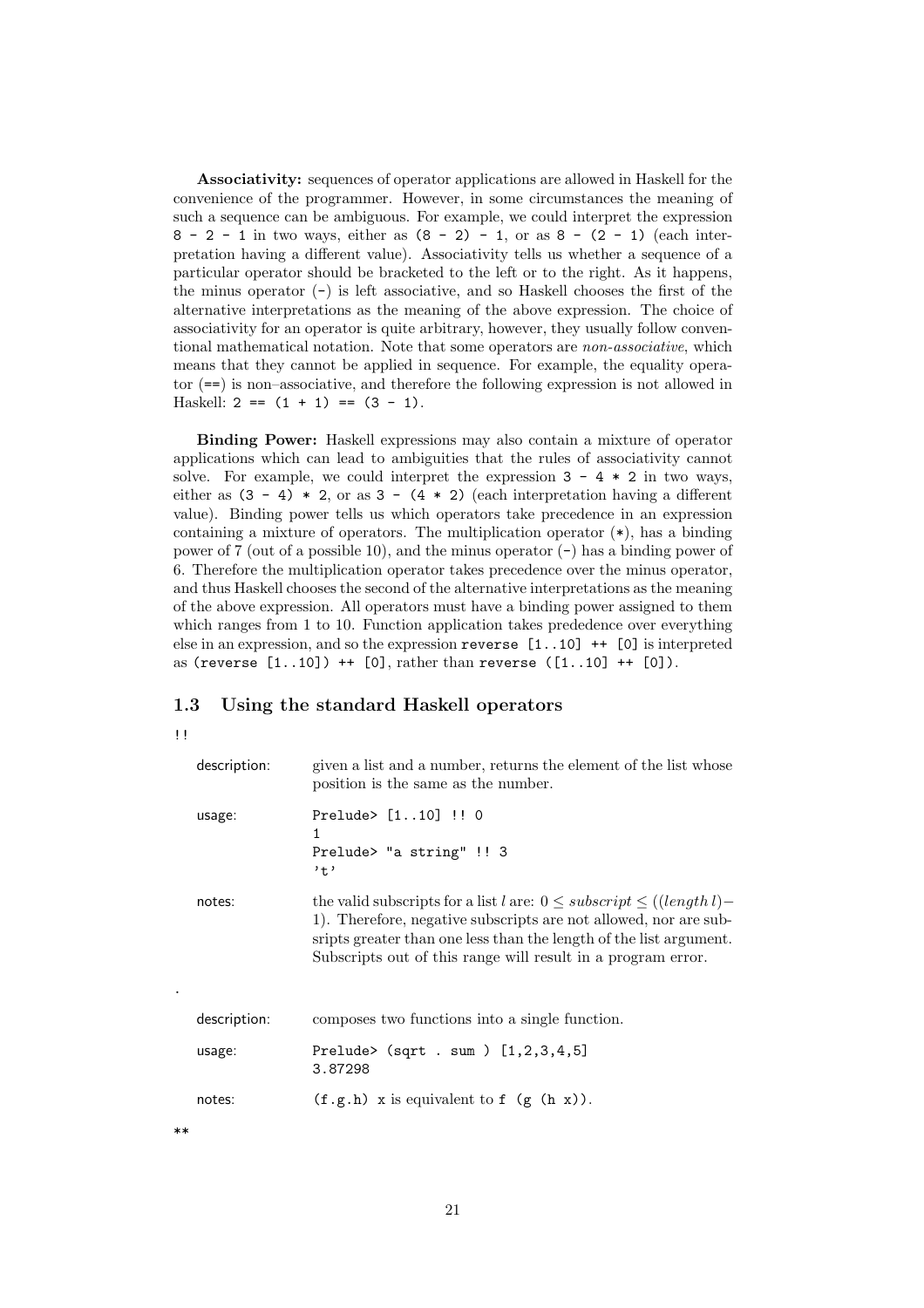|   | description: | raises its first argument to the power of its second argument.<br>The arguments must be in the Floating numerical type class,<br>and the result will also be in that class.                                                                                         |
|---|--------------|---------------------------------------------------------------------------------------------------------------------------------------------------------------------------------------------------------------------------------------------------------------------|
|   | usage:       | Prelude> 3.2**pi<br>38.6345                                                                                                                                                                                                                                         |
|   | description: | raises its first argument to the power of its second argument.<br>The first argument must be a member of the Num typeclass,<br>and the second argument must be a member of the Integral<br>typeclass. The result will be of the same type as the first<br>argument. |
|   | usage:       | Prelude> 3.2 <sup>~4</sup><br>104.858                                                                                                                                                                                                                               |
| % |              |                                                                                                                                                                                                                                                                     |
|   | description: | takes two numbers in the Integral typeclass and returns the<br>most simple ratio of the two.                                                                                                                                                                        |
|   | usage:       | Prelude> 20 $%$ 4<br>$5 \text{ \% } 1$<br>Prelude> $(5 % 4)^2$<br>25 % 16                                                                                                                                                                                           |
| ∗ |              |                                                                                                                                                                                                                                                                     |
|   | description: | returns the multiple of its two arguments.                                                                                                                                                                                                                          |
|   | usage:       | Prelude> $6 * 2.0$<br>12.0                                                                                                                                                                                                                                          |
| Τ |              |                                                                                                                                                                                                                                                                     |
|   | description: | returns the result of dividing its first argument by its second.<br>Both arguments must in the type class Fractional.                                                                                                                                               |
|   | usage:       | Prelude> 12.0 / 2<br>6.0                                                                                                                                                                                                                                            |
|   | 'div'        |                                                                                                                                                                                                                                                                     |
|   | description: | returns the integral division of the first argument by the second<br>argument. Both arguments must be in the type class Integral.                                                                                                                                   |
|   | usage:       | Prelude> 10 'div' 3<br>3                                                                                                                                                                                                                                            |
|   |              | Prelude> 3 'div' 10<br>0                                                                                                                                                                                                                                            |
|   | notes:       | 'div' is integer division such that the result is truncated to-<br>wards negative infinity.                                                                                                                                                                         |
|   |              | Prelude> (-12) 'div' 5<br>$-3$                                                                                                                                                                                                                                      |
|   |              | Prelude> 12 'div' 5<br>2                                                                                                                                                                                                                                            |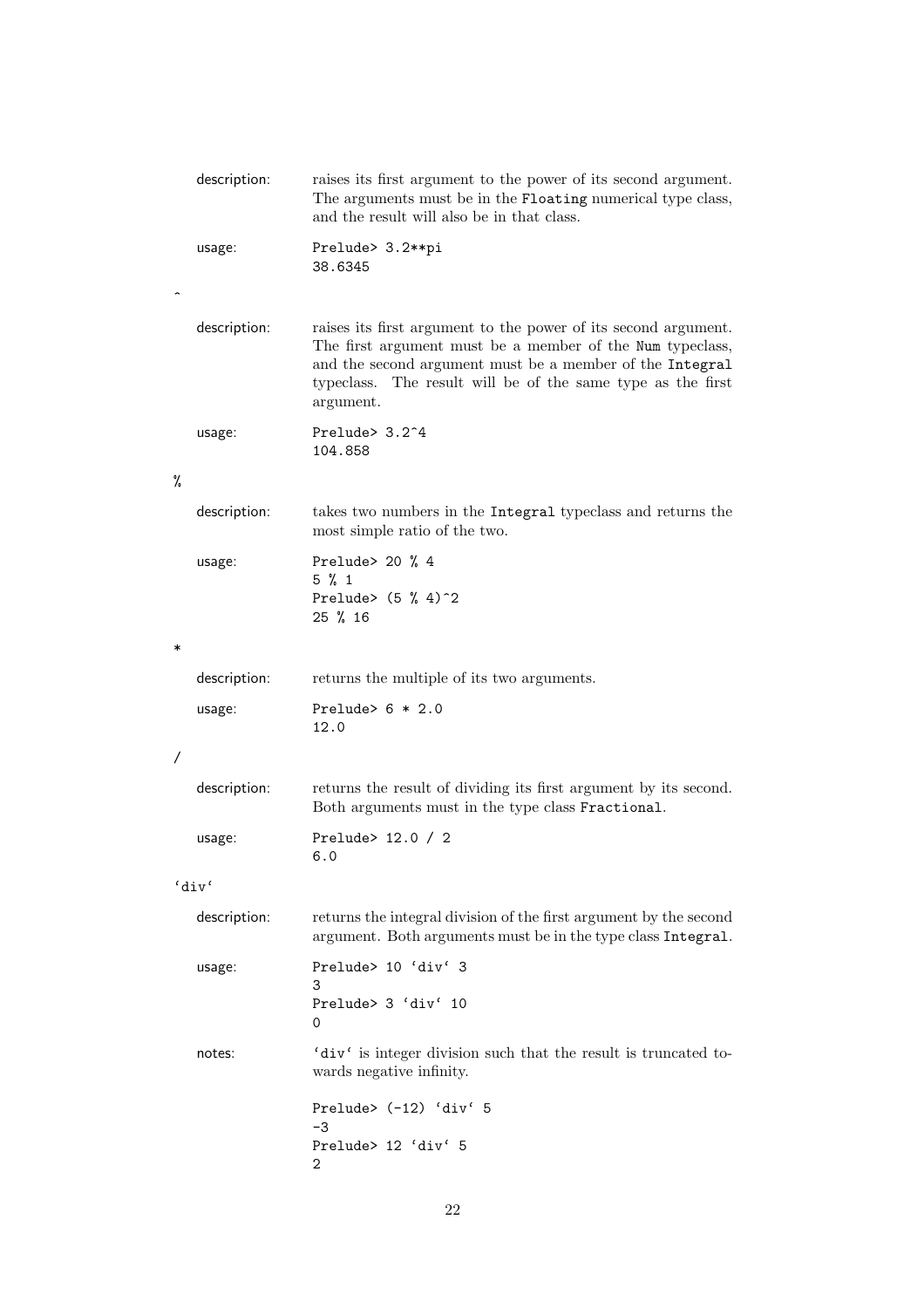'mod'

| description:    | returns the integral remainder after dividing the first argu-<br>ment by the second. Both arguments must be in the type class<br>Integral.                                                |
|-----------------|-------------------------------------------------------------------------------------------------------------------------------------------------------------------------------------------|
| usage:          | Prelude> 10 'mod' 3<br>$\mathbf{1}$                                                                                                                                                       |
|                 | Prelude> 3 'mod' 10<br>3                                                                                                                                                                  |
| $\pmb{+}$       |                                                                                                                                                                                           |
| description:    | returns the addition of its arguments.                                                                                                                                                    |
| usage:          | Prelude> $3 + 4$<br>7                                                                                                                                                                     |
|                 | Prelude> $(4 \t% 5) + (1 \t% 5)$<br>$1 \% 1$                                                                                                                                              |
|                 |                                                                                                                                                                                           |
| description:    | returns the substraction of its second argument from its first.                                                                                                                           |
| usage:          | Prelude> $4 - 3$<br>1                                                                                                                                                                     |
|                 | Prelude> $4 - (-3)$<br>7                                                                                                                                                                  |
| :               |                                                                                                                                                                                           |
| description:    | prefixes an element onto the front of a list.                                                                                                                                             |
| usage:          | Prelude> $1: [2,3]$<br>[1, 2, 3]<br>Prelude> True: []<br>[True]<br>Prelude> 'h': "askell"<br>"haskell"                                                                                    |
| $^{\mathrm{+}}$ |                                                                                                                                                                                           |
| description:    | appends its second list argument onto the end of its first list<br>argument.                                                                                                              |
| usage:          | Prelude> $[1,2,3]$ ++ $[4,5,6]$<br>[1, 2, 3, 4, 5, 6]<br>Prelude> "foo " ++ "was" ++ " here"<br>"foo was here"                                                                            |
| $/ =$           |                                                                                                                                                                                           |
| description:    | is True if its first argument is not equal to its second argument,<br>and False otherwise. Equality is defined by the == operator.<br>Both of its arguments must be in the Eq type class. |
| usage:          | Prelude> $3$ /= 4<br>True<br>Prelude> $[1,2,3]$ /= $[1,2,3]$<br>False                                                                                                                     |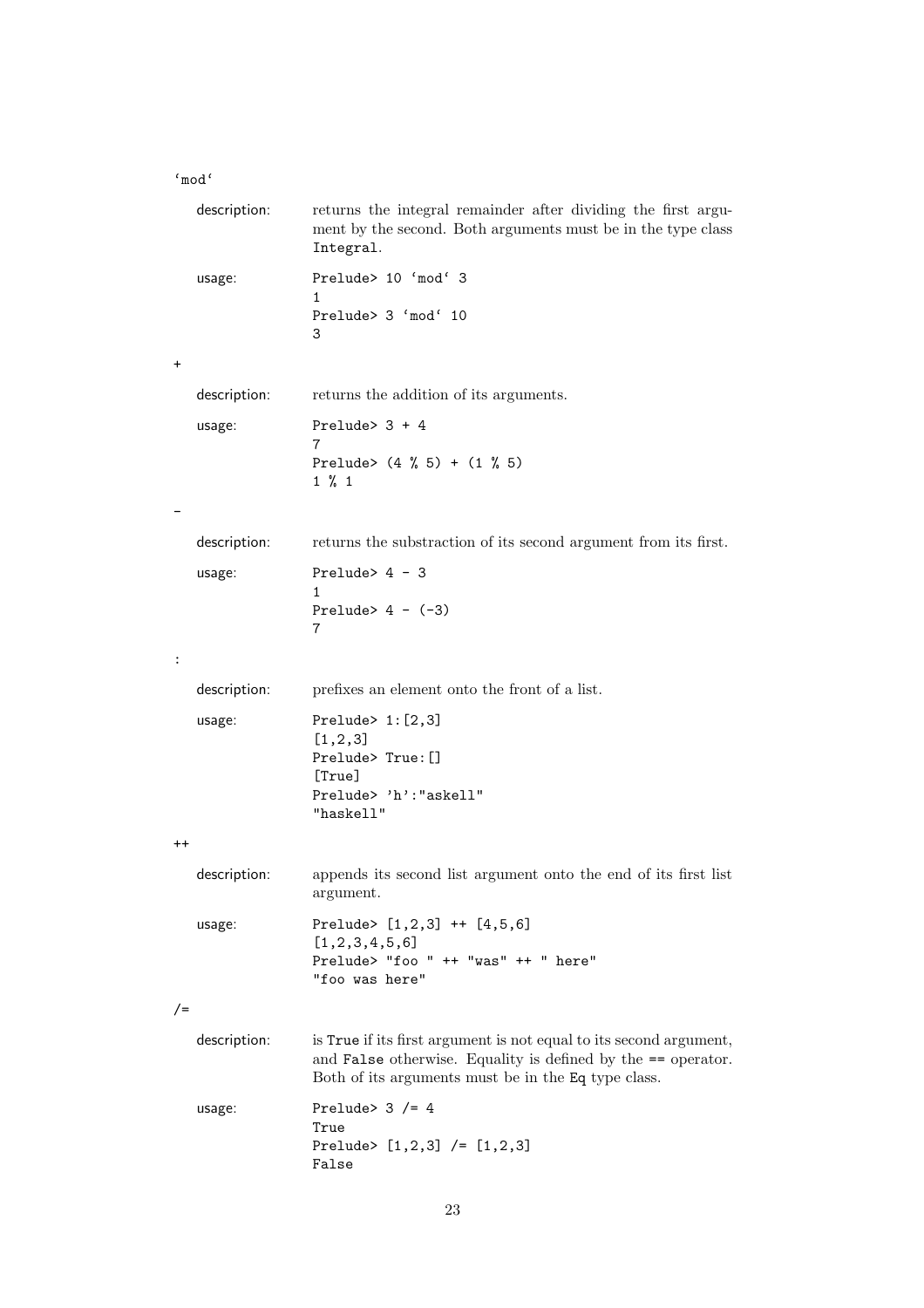description: is True if its first argument is equal to its second argument, and False otherwise. Equality is defined by the == operator. Both of its arguments must be in the Eq usage: Prelude> 3 == 4 False Prelude>  $[1,2,3] == [1,2,3]$ True  $\overline{\left( \right. }%$ description: returns True if its first argument is strictly less than its second argument, and False otherwise. Both arguments must be in the type class Ord. usage: Prelude> 1 < 2 True Prelude> 'a' < 'z' True Prelude> True < False False  $\left\langle -\right\rangle$ description: returns True if its first argument is less than or equal to its second argument, and False otherwise. Both arguments must be in the type class Ord. usage: Prelude> 3 <= 4 True Prelude> 4 <= 4 True Prelude>  $5 \leq 4$ False > description: usage: returns True if its first argument is strictly greater than its second argument, and False otherwise. Both arguments must be in the type class Ord. Prelude> 2 > 1 True Prelude> 'a' > 'z' False Prelude> True > False True  $\geq$ description: usage: returns True if its first argument is greater than or equal to its second argument, and False otherwise. Both arguments must be in the type class Ord.

 $=$ 

24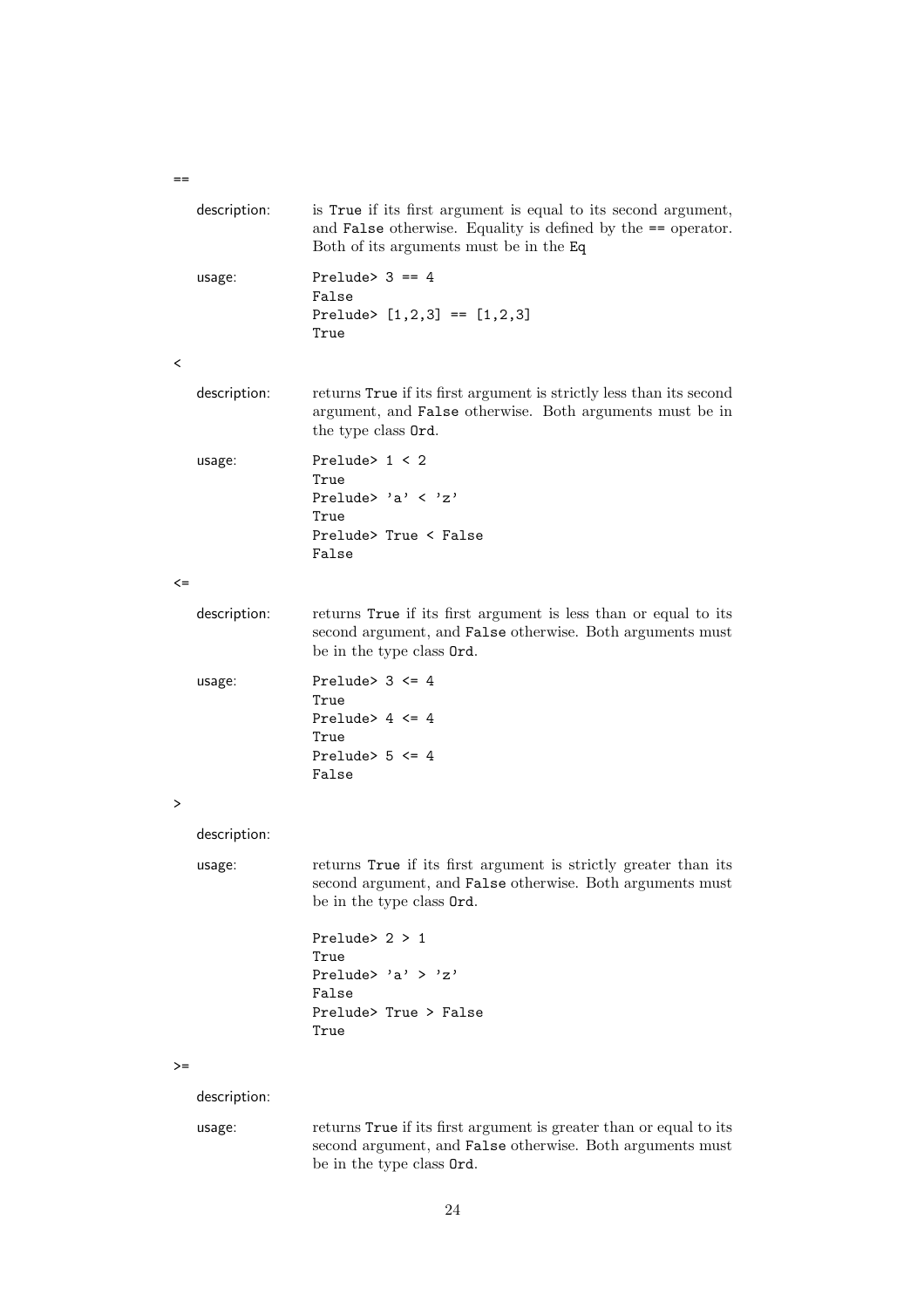| Prelude> $4 \ge 3$  |  |  |
|---------------------|--|--|
| True                |  |  |
| Prelude> $4 \geq 4$ |  |  |
| True                |  |  |
| Prelude> $4 \ge 5$  |  |  |
| False               |  |  |

True

#### 'elem'

| description: | returns True if its first argument is an element of the list as its<br>second argument, and False otherwise. |
|--------------|--------------------------------------------------------------------------------------------------------------|
| usage:       | Prelude > $3$ 'elem' $[1,2,3]$<br>True                                                                       |
|              | Prelude > $4$ 'elem' $[1,2,3]$<br>False                                                                      |

#### 'notElem'

| description: | returns True if its first argument is not an element of the list<br>as its second argument. |
|--------------|---------------------------------------------------------------------------------------------|
| usage:       | Prelude> 3 'notElem' [1,2,3]<br>False                                                       |
|              | Prelude> 4 'notElem' [1,2,3]                                                                |

#### &&

 $|$ |

| description: | returns the logical conjunction of its two boolean arguments.                        |
|--------------|--------------------------------------------------------------------------------------|
| usage:       | Prelude> True && True<br>True<br>Prelude> $(3 \lt 4)$ & $(4 \lt 5)$ & False<br>False |
| description: | returns the logical disjunction of its two boolean arguments.                        |
| usage:       | Prelude> True    False<br>True<br>Prelude> $(3 < 4)$   $(4 > 5)$   False<br>True     |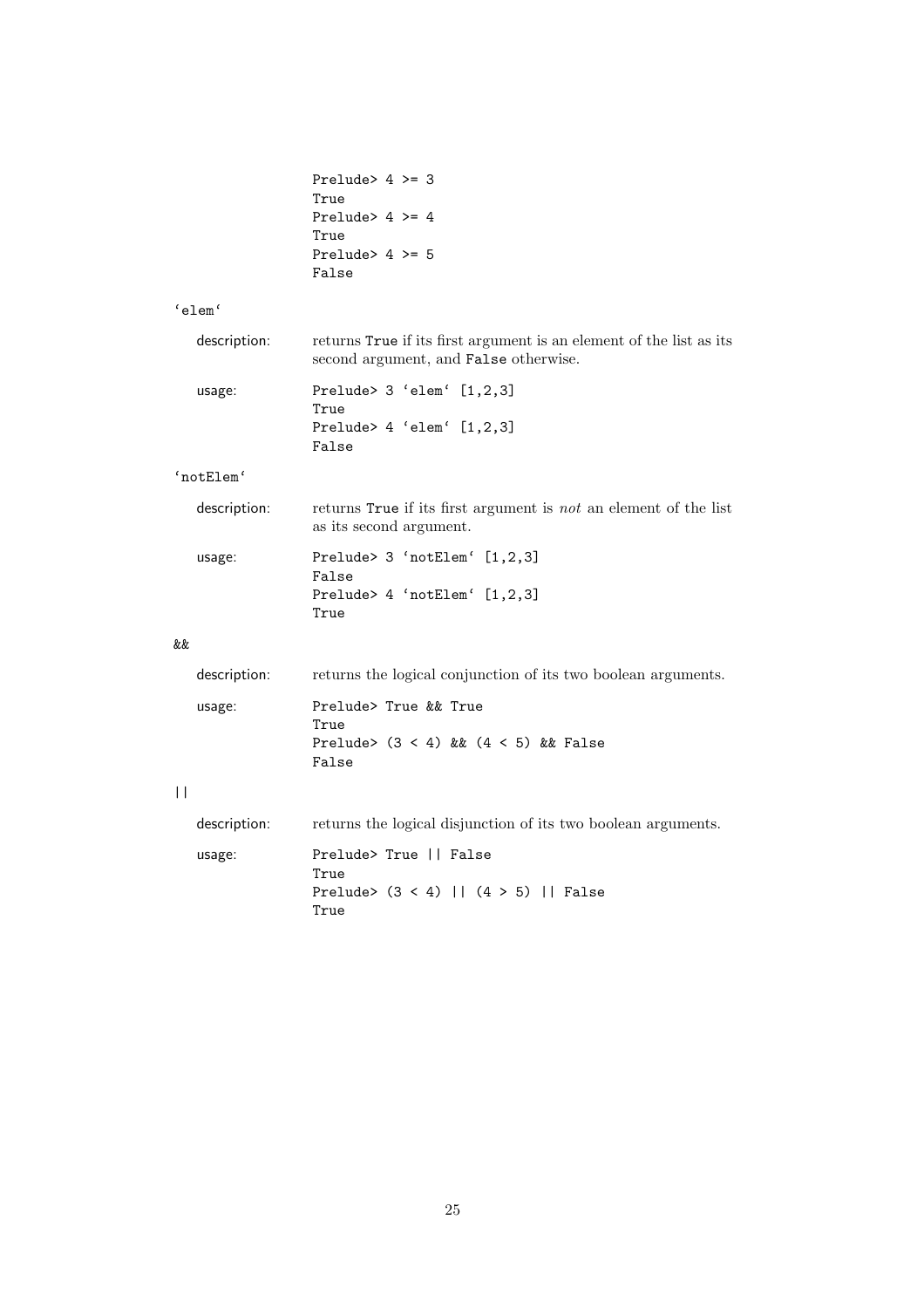## 1.4 Type Classes from the Haskell Prelude Eq

| description: | Types which are instances of this class have equality defined<br>upon them. This means that all elements of such types can be<br>compared for equality.                                                                                                              |
|--------------|----------------------------------------------------------------------------------------------------------------------------------------------------------------------------------------------------------------------------------------------------------------------|
| instances:   | • All Prelude types except 10 and functions.                                                                                                                                                                                                                         |
| notes:       | Functions which use the equality operators $(==, /=)$ or the func-<br>tions elem or notElem will often be subject to the Eq type class,<br>thus requiring the constraint $Eq a \Rightarrow$ in the type signature for<br>that function.                              |
| Ord          |                                                                                                                                                                                                                                                                      |
| description: | Types which are instances of this class have a complete ordering<br>defined upon them.                                                                                                                                                                               |
| instances:   | • All Prelude types except I0, functions, and IOError.                                                                                                                                                                                                               |
| notes:       | Functions which use the comparison operators $(\ge, \le, \ge, \le)$ ,<br>or the functions max, min, maximum or minimum will often be<br>subject to the Ord type class, thus requiring the constraint Ord<br>$a \Rightarrow$ in the type signature for that function. |
| Enum         |                                                                                                                                                                                                                                                                      |
| description: | Types which are instances of this class can be enumerated.<br>This means that all elements of such types have a mapping<br>to a unique integer, thus the elements of the type must be<br>sequentially ordered.                                                       |
| instances:   | $\bullet$ Bool                                                                                                                                                                                                                                                       |
|              | $\bullet$ Char                                                                                                                                                                                                                                                       |
|              | $\bullet$ Int                                                                                                                                                                                                                                                        |
|              | • Integer                                                                                                                                                                                                                                                            |
|              | $\bullet$ Float                                                                                                                                                                                                                                                      |
|              | • Double                                                                                                                                                                                                                                                             |
| notes:       | Functions which use dot-dot notation (eg $[1,3 \ldots y]$ ) in list<br>comprehensions will often be subject to the Enum type class,<br>thus requiring the constraint $\text{Enum } a \Rightarrow$ in the type signature<br>for that function.                        |
| <b>Show</b>  |                                                                                                                                                                                                                                                                      |
| description: | Types which are instances of this class have a printable repre-<br>sentation. This means that all elements of such types can be<br>given as arguments to the function show.                                                                                          |
| instances:   | • All Prelude types.                                                                                                                                                                                                                                                 |
| notes:       | Functions which use the function show will often be subject to<br>the Show type class, thus requiring the constraint Show $a \Rightarrow$<br>in the type signature for that function.                                                                                |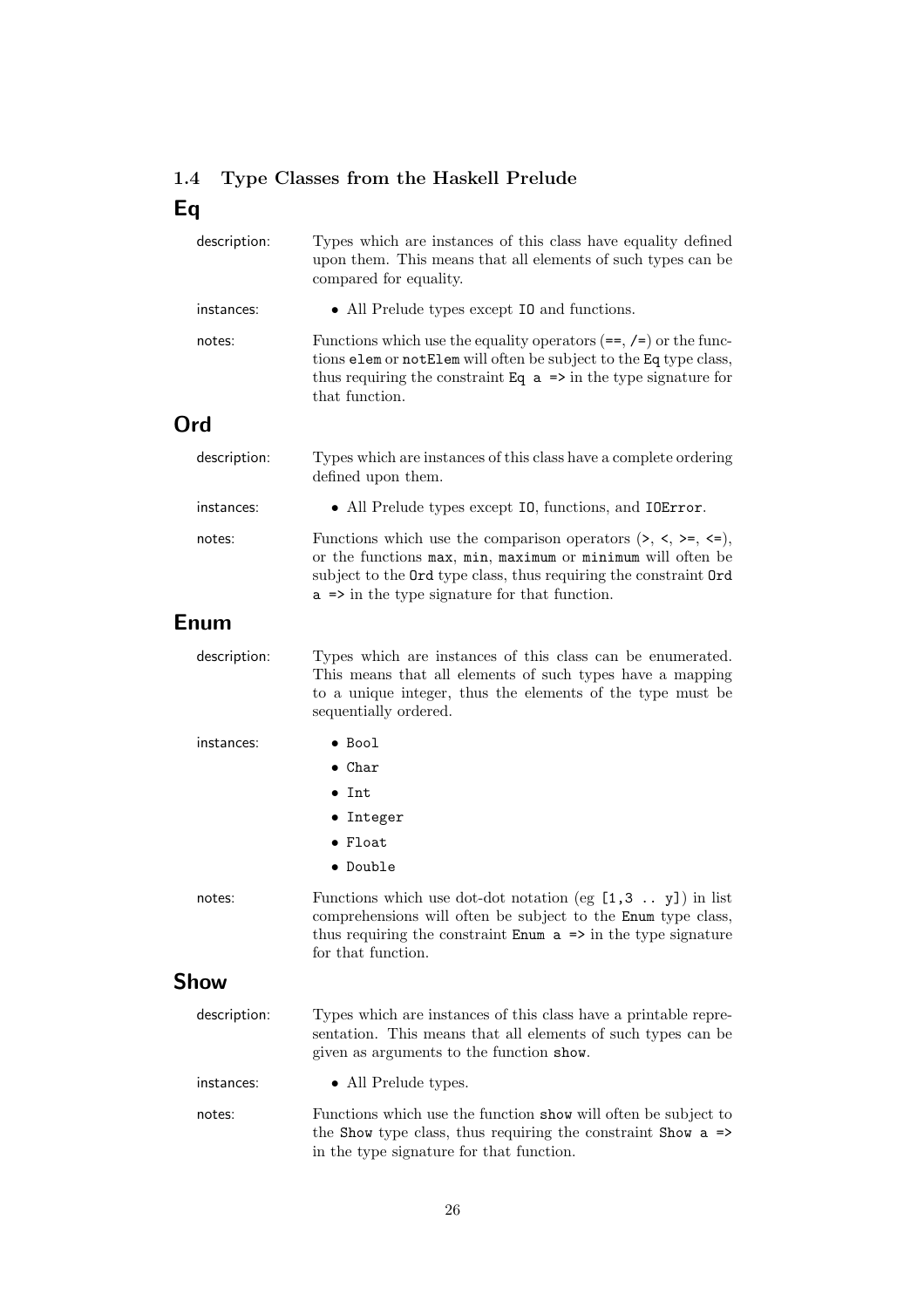## Read

| description:      | Types which are instances of this class allow a string repre-<br>sentation of all elements of the type to be converted to the<br>corresponding element.                                                                                                                                  |
|-------------------|------------------------------------------------------------------------------------------------------------------------------------------------------------------------------------------------------------------------------------------------------------------------------------------|
| instances:        | • All Prelude types except 10 and functions.                                                                                                                                                                                                                                             |
| notes:            | Functions which use the function read will often be subject to<br>the Read type class, thus requiring the constraint Read $a \Rightarrow$<br>in the type signature for that function.                                                                                                    |
| <b>Num</b>        |                                                                                                                                                                                                                                                                                          |
| description:      | This is the parent class for all the numeric classes. Any type<br>which is an instance of this class must have basic numeric op-<br>erators (such as plus, minus and multiply) defined on them,<br>and must be able to be converted from an Int or Integer to<br>an element of the type. |
| instances:        | $\bullet$ Int                                                                                                                                                                                                                                                                            |
|                   | • Integer                                                                                                                                                                                                                                                                                |
|                   | $\bullet$ Float                                                                                                                                                                                                                                                                          |
|                   | • Double                                                                                                                                                                                                                                                                                 |
| notes:            | Functions which perform operations which are applicable to all<br>numeric types, but not to other non-numeric types will often<br>be subject to the Num type class, thus requiring the constraint<br>Num $a \Rightarrow$ in the type signature for that function.                        |
| <b>Real</b>       |                                                                                                                                                                                                                                                                                          |
| description:      | This class covers all the numeric types whose elements can be<br>expressed as a ratio.                                                                                                                                                                                                   |
| instances:        | $\bullet$ Int                                                                                                                                                                                                                                                                            |
|                   | • Integer                                                                                                                                                                                                                                                                                |
|                   | $\bullet$ Float                                                                                                                                                                                                                                                                          |
|                   | • Double                                                                                                                                                                                                                                                                                 |
| <b>Fractional</b> |                                                                                                                                                                                                                                                                                          |
| description:      | This class covers all the numeric types whose elements are frac-<br>tional. All such types must have division defined upon them,<br>they must have a reciprocal, and must be convertible from ra-<br>tional numbers, and double precision floating point numbers.                        |
| instances:        | $\bullet$ Float                                                                                                                                                                                                                                                                          |
|                   | • Double                                                                                                                                                                                                                                                                                 |
| notes:            | Functions which use the division operator $\ell$ will often be sub-<br>ject to the Fractional type class, thus requiring the constraint<br>Fractional $a \Rightarrow$ in the type signature for that function.                                                                           |
| <b>Integral</b>   |                                                                                                                                                                                                                                                                                          |
| description:      | This class covers all the numeric types whose elements are in-<br>tegral.                                                                                                                                                                                                                |